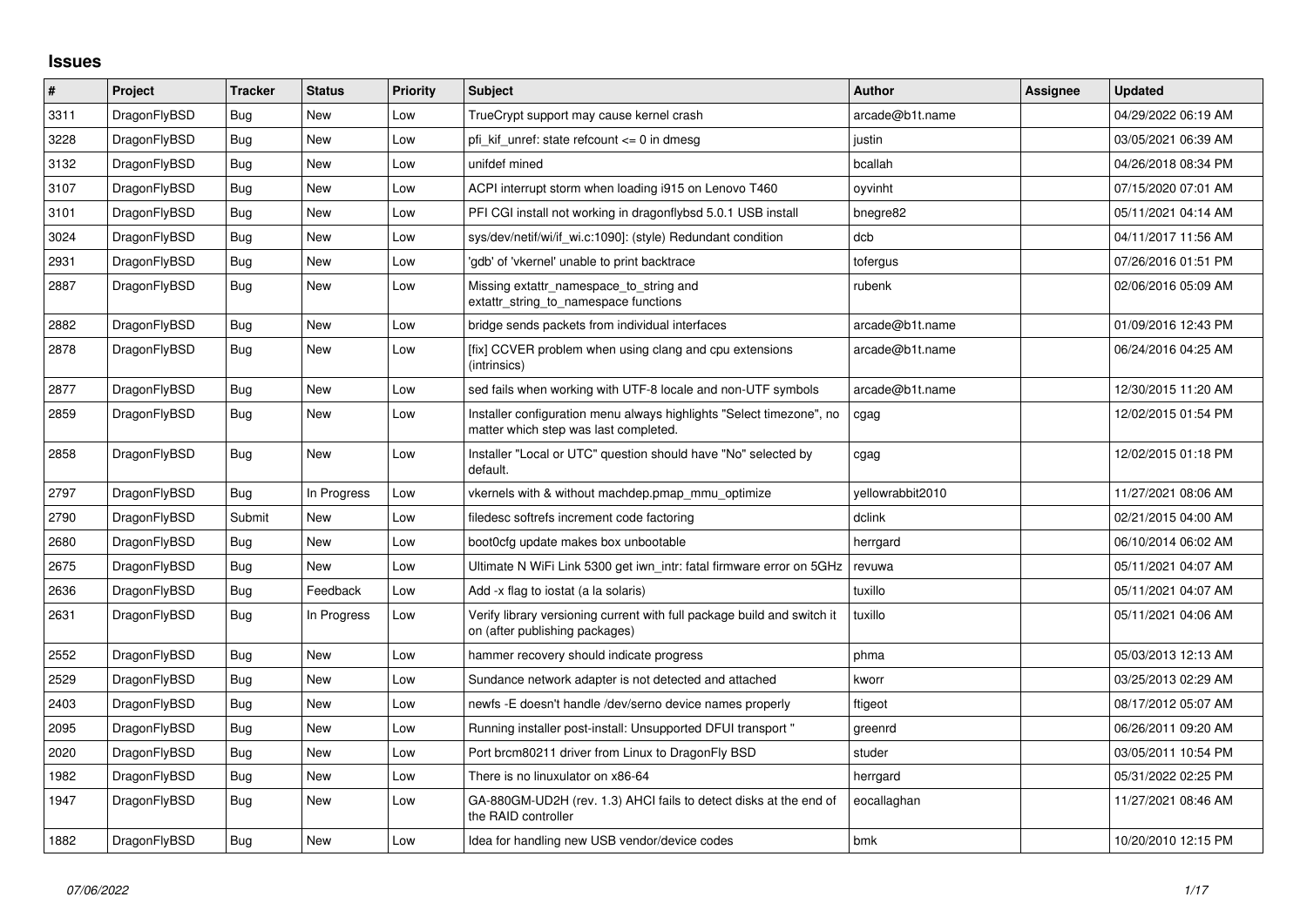| $\sharp$ | Project      | <b>Tracker</b> | <b>Status</b> | <b>Priority</b> | Subject                                                                                                   | Author             | Assignee | <b>Updated</b>      |
|----------|--------------|----------------|---------------|-----------------|-----------------------------------------------------------------------------------------------------------|--------------------|----------|---------------------|
| 1313     | DragonFlyBSD | Bug            | New           | Low             | Signal code in kernel needs major overhaul (signal queues,<br>si code, si addr)                           | hasso              |          | 05/11/2021 04:00 AM |
| 1148     | DragonFlyBSD | Bug            | In Progress   | Low             | BCM4311 wireless network adapter detected but not functional                                              | archimedes.gaviola |          | 05/11/2021 04:00 AM |
| 725      | DragonFlyBSD | Bug            | In Progress   | Low             | 'make distribution' fails w/'ro' /usr/obj                                                                 | c.turner           |          | 03/09/2013 01:01 PM |
| 285      | DragonFlyBSD | Bug            | Feedback      | Low             | interrupt latency with re without ip address configured                                                   | thomas.nikolajsen  |          | 02/20/2014 10:30 AM |
| 1538     | DragonFlyBSD | <b>Bug</b>     | New           | Low             | mountroot should probe file systems                                                                       | corecode           | alexh    | 11/24/2010 06:35 PM |
| 1127     | DragonFlyBSD | Bug            | Feedback      | Low             | cdrom drive not detected                                                                                  | tgr                | corecode | 01/15/2015 08:55 AM |
| 385      | DragonFlyBSD | Bug            | Feedback      | Low             | Mail archive address removal                                                                              | justin             | justin   | 03/09/2013 11:24 AM |
| 679      | DragonFlyBSD | Bug            | New           | Low             | Netgraph backward compatibility for old *LEN constants                                                    | nant               | nant     | 02/18/2014 05:45 AM |
| 600      | DragonFlyBSD | Bug            | <b>New</b>    | Low             | /sys/libkern/karc4random                                                                                  | robin carey5       | profmakx | 01/19/2015 03:07 AM |
| 1532     | DragonFlyBSD | Bug            | New           | Low             | jemalloc doesn't work on DragonFly                                                                        | hasso              | sjg      | 08/02/2011 01:14 AM |
| 2252     | DragonFlyBSD | Bug            | New           | Low             | snd hda not useable if loaded via /boot/loader.conf                                                       | xbit               | swildner | 12/14/2011 12:23 AM |
| 1714     | DragonFlyBSD | Bug            | New           | Low             | hwpmc                                                                                                     | alexh              | swildner | 08/18/2012 02:03 PM |
| 2721     | DragonFlyBSD | Submit         | Feedback      | Low             | Some few zalloc calls to objcache ones replacements                                                       | dclink             | tuxillo  | 05/11/2021 04:08 AM |
| 1819     | DragonFlyBSD | Bug            | In Progress   | Low             | truss - Major revamping task list                                                                         | tuxillo            | tuxillo  | 11/27/2021 08:45 AM |
| 1428     | DragonFlyBSD | <b>Bug</b>     | Feedback      | Low             | POSIX.1e implementation is too old                                                                        | hasso              | tuxillo  | 05/11/2021 04:00 AM |
| 293      | DragonFlyBSD | <b>Bug</b>     | Feedback      | Low             | Various updates to the handbook                                                                           | victor             | victor   | 03/10/2013 04:46 AM |
| 3319     | DragonFlyBSD | <b>Bug</b>     | <b>New</b>    | Normal          | setproctitle() calls can change effect of later setproctitle() calls                                      | tonyc              |          | 06/29/2022 06:10 PM |
| 3317     | DragonFlyBSD | <b>Bug</b>     | In Progress   | Normal          | Network vtnet0 not working on Hetzner cloud                                                               | mneumann           |          | 06/18/2022 03:55 AM |
| 3316     | DragonFlyBSD | <b>Bug</b>     | New           | Normal          | hammer2_dirent_create() allows creating >1 dirents with the same<br>name                                  | tkusumi            |          | 06/05/2022 12:35 PM |
| 3313     | DragonFlyBSD | <b>Bug</b>     | New           | Normal          | Can't boot from my live USB at all. The kernel loading process<br>hangs.                                  | rempas             |          | 06/03/2022 12:16 AM |
| 3312     | DragonFlyBSD | Submit         | New           | Normal          | hammer2: redundant chain modify after chain creation                                                      | tkusumi            |          | 05/15/2022 01:35 PM |
| 3310     | DragonFlyBSD | <b>Bug</b>     | In Progress   | Normal          | NVMM+QEMU fail to boot with UEFI: Mem Assist Failed<br>[gpa=0xfffffff0]                                   | liweitianux        |          | 01/11/2022 03:22 PM |
| 3302     | DragonFlyBSD | <b>Bug</b>     | New           | Normal          | Will not boot on System76 Lemur Pro (lemp10)                                                              | piecuch            |          | 11/03/2021 10:21 AM |
| 3301     | DragonFlyBSD | <b>Bug</b>     | New           | Normal          | Gkrellm from the packages is not showing logged in users in main<br>window, logged in users always $== 0$ | adrian             |          | 01/08/2022 04:24 AM |
| 3300     | DragonFlyBSD | <b>Bug</b>     | <b>New</b>    | Normal          | Running Xvnc from TigerVNC package through the INETD daemon adrian<br>in TCP WAIT mode fails hard         |                    |          | 01/08/2022 04:25 AM |
| 3299     | DragonFlyBSD | <b>Bug</b>     | In Progress   | Normal          | DragonFlyBSD reports utterly wrong uptime (most of the time, right<br>after booting in)                   | adrian             |          | 11/11/2021 01:43 PM |
| 3298     | DragonFlyBSD | <b>Bug</b>     | New           | Normal          | Running "w" and having logged in via XDM through VNC, "w" prints<br>an extra error message                | piecuch            |          | 10/25/2021 09:16 AM |
| 3284     | DragonFlyBSD | Bug            | New           | Normal          | Wrong towlower() result for U+038A                                                                        | bhaible            |          | 07/10/2021 03:34 AM |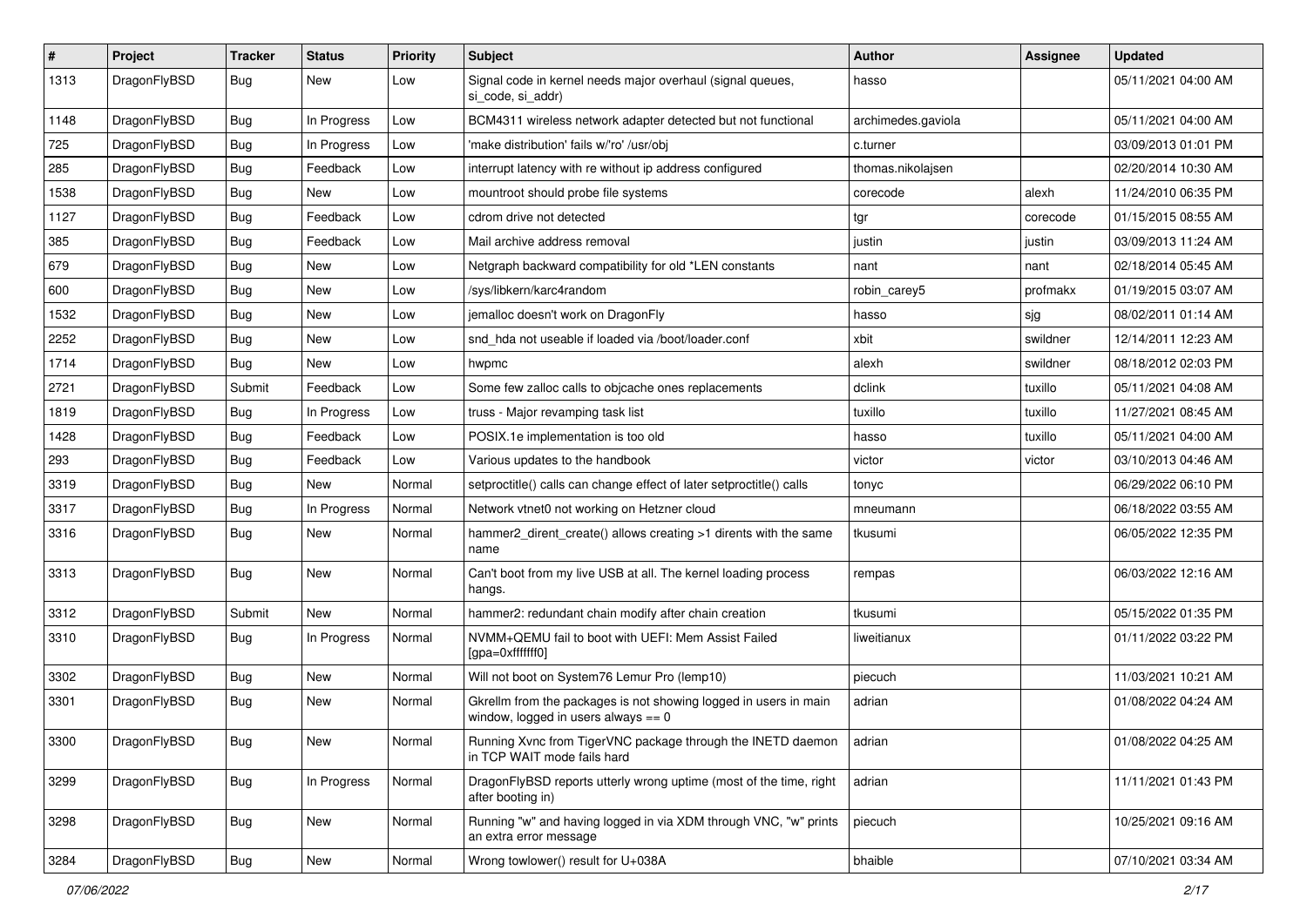| $\sharp$ | Project      | <b>Tracker</b> | <b>Status</b> | <b>Priority</b> | Subject                                                                                 | <b>Author</b>     | Assignee | <b>Updated</b>      |
|----------|--------------|----------------|---------------|-----------------|-----------------------------------------------------------------------------------------|-------------------|----------|---------------------|
| 3283     | DragonFlyBSD | <b>Bug</b>     | New           | Normal          | mknodat() cannot create FIFOs                                                           | bhaible           |          | 07/10/2021 03:34 AM |
| 3282     | DragonFlyBSD | <b>Bug</b>     | New           | Normal          | unexpected errno value from fopen()                                                     | bhaible           |          | 07/10/2021 03:34 AM |
| 3281     | DragonFlyBSD | <b>Bug</b>     | New           | Normal          | Crash after leaving unattended for a while                                              | bhaible           |          | 07/10/2021 03:32 AM |
| 3280     | DragonFlyBSD | <b>Bug</b>     | <b>New</b>    | Normal          | KMS console and i915(4) not working in 6.0                                              | cmusser           |          | 07/10/2021 03:35 AM |
| 3278     | DragonFlyBSD | <b>Bug</b>     | New           | Normal          | Second screen image is distorted                                                        | arcade@b1t.name   |          | 07/10/2021 03:36 AM |
| 3276     | DragonFlyBSD | Submit         | <b>New</b>    | Normal          | Add option controlling whether gpt expand expands the last partition<br>(needs testing) | falsifian         |          | 07/10/2021 03:35 AM |
| 3269     | DragonFlyBSD | <b>Bug</b>     | In Progress   | Normal          | Is double-buffer'd buf still required by HAMMER2?                                       | tkusumi           |          | 05/12/2021 04:09 PM |
| 3252     | DragonFlyBSD | <b>Bug</b>     | New           | Normal          | tcsetattr/tcgetattr set errno incorrectly on non-TTY                                    | tonyc             |          | 10/26/2020 09:34 PM |
| 3249     | DragonFlyBSD | <b>Bug</b>     | <b>New</b>    | Normal          | HAMMER2 fsync(2) not working properly                                                   | tkusumi           |          | 09/21/2020 07:07 AM |
| 3247     | DragonFlyBSD | <b>Bug</b>     | <b>New</b>    | Normal          | Kernel panic doing nothing much                                                         | phma              |          | 09/12/2020 11:40 PM |
| 3246     | DragonFlyBSD | <b>Bug</b>     | New           | Normal          | HAMMER2 unable to handle ENOSPC properly                                                | tkusumi           |          | 09/04/2020 11:11 AM |
| 3245     | DragonFlyBSD | <b>Bug</b>     | New           | Normal          | panic: free: guard1x fail, i915 load from loader.conf                                   | polachok          |          | 08/21/2020 10:36 AM |
| 3243     | DragonFlyBSD | <b>Bug</b>     | <b>New</b>    | Normal          | SMART status not reported properly for SSD disks                                        | daftaupe          |          | 09/09/2020 11:03 PM |
| 3239     | DragonFlyBSD | <b>Bug</b>     | <b>New</b>    | Normal          | unable to SIGKILL glitched emacs                                                        | piecuch           |          | 05/26/2020 03:30 AM |
| 3238     | DragonFlyBSD | <b>Bug</b>     | <b>New</b>    | Normal          | race conditions when printing from vkernel console                                      | piecuch           |          | 05/19/2020 02:50 PM |
| 3235     | DragonFlyBSD | <b>Bug</b>     | New           | Normal          | Kernel panic in devfs vnops.c                                                           | mneumann          |          | 04/28/2020 07:00 AM |
| 3231     | DragonFlyBSD | Bug            | <b>New</b>    | Normal          | wifi drops on 5.8                                                                       | tse               |          | 04/06/2020 05:08 AM |
| 3227     | DragonFlyBSD | Submit         | <b>New</b>    | Normal          | Add HAMMER2 instructions in the installation medium README                              | daftaupe          |          | 03/26/2020 03:34 PM |
| 3226     | DragonFlyBSD | <b>Bug</b>     | New           | Normal          | Xorg freezes in vm: thread stuck in "objtrm1"                                           | peeter            |          | 04/08/2020 02:10 AM |
| 3225     | DragonFlyBSD | <b>Bug</b>     | New           | Normal          | nfsd freeze when using qemu                                                             | tse               |          | 03/17/2020 11:52 AM |
| 3224     | DragonFlyBSD | <b>Bug</b>     | New           | Normal          | Kernel panic when trying to ping6                                                       | zhtw              |          | 03/08/2020 08:55 AM |
| 3222     | DragonFlyBSD | Bug            | <b>New</b>    | Normal          | gcc - undefined reference to '__atomic_load' (missing libatomic?)                       | mneumann          |          | 02/08/2020 02:45 AM |
| 3219     | DragonFlyBSD | <b>Bug</b>     | New           | Normal          | x11/xorg port can not be build                                                          | <b>UlasSAYGIN</b> |          | 03/31/2020 08:57 AM |
| 3218     | DragonFlyBSD | <b>Bug</b>     | New           | Normal          | Kernel panics are not sent to comconsole when booted over EFI                           | mqudsi            |          | 12/02/2019 08:52 PM |
| 3217     | DragonFlyBSD | <b>Bug</b>     | New           | Normal          | rescue tools: make install fails if rescue folder doesn't exist                         | t dfbsd           |          | 11/27/2019 08:16 PM |
| 3215     | DragonFlyBSD | <b>Bug</b>     | <b>New</b>    | Normal          | Hang in tcdrain(3) after write(3)                                                       | noloader          |          | 11/25/2019 03:08 PM |
| 3209     | DragonFlyBSD | <b>Bug</b>     | <b>New</b>    | Normal          | svc has some minor bugs                                                                 | arcade@b1t.name   |          | 10/24/2019 09:08 AM |
| 3208     | DragonFlyBSD | Bug            | <b>New</b>    | Normal          | Crash related to nfsd                                                                   | tse               |          | 06/11/2020 05:52 AM |
| 3206     | DragonFlyBSD | Submit         | New           | Normal          | update psm/kbd to FreeBSD 12.0 code                                                     | htse              |          | 10/05/2019 03:49 PM |
| 3201     | DragonFlyBSD | Submit         | <b>New</b>    | Normal          | Fixes make search display                                                               | htse              |          | 08/20/2021 04:02 PM |
| 3199     | DragonFlyBSD | <b>Bug</b>     | New           | Normal          | PFS label not found panic                                                               | tse               |          | 08/21/2019 03:51 AM |
| 3197     | DragonFlyBSD | <b>Bug</b>     | New           | Normal          | DragonFly upgrades                                                                      | tse               |          | 04/18/2020 04:18 PM |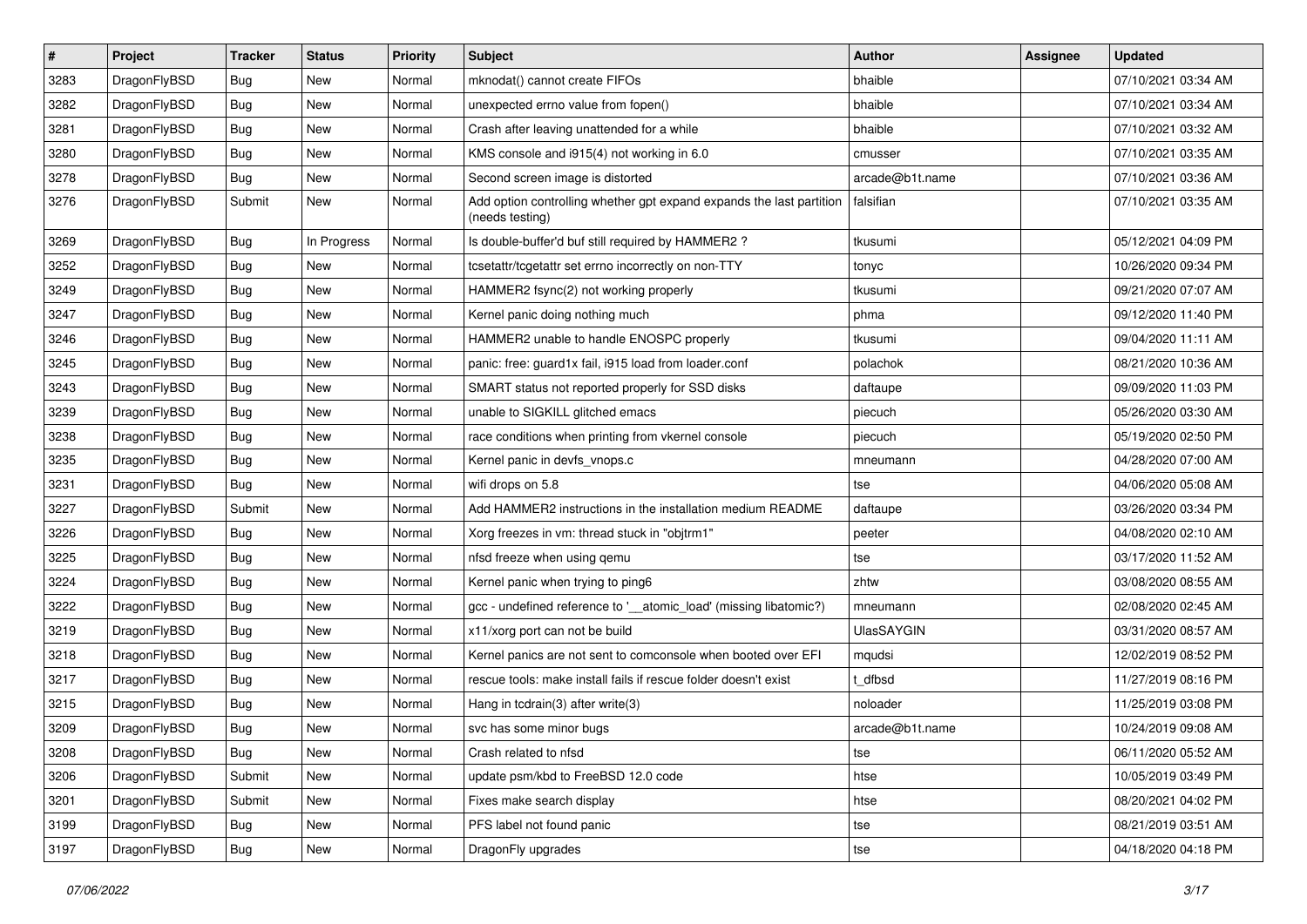| $\pmb{\#}$ | Project      | <b>Tracker</b> | <b>Status</b> | <b>Priority</b> | Subject                                                                                                            | <b>Author</b>          | <b>Assignee</b> | Updated             |
|------------|--------------|----------------|---------------|-----------------|--------------------------------------------------------------------------------------------------------------------|------------------------|-----------------|---------------------|
| 3196       | DragonFlyBSD | Bug            | <b>New</b>    | Normal          | test issue after redmine upgrade (2)                                                                               | tuxillo                |                 | 07/05/2019 04:33 AM |
| 3189       | DragonFlyBSD | <b>Bug</b>     | New           | Normal          | Allow DragonFly Mail Agent to accept an alternate config via<br>command line switch                                | iang                   |                 | 08/16/2021 12:42 AM |
| 3184       | DragonFlyBSD | <b>Bug</b>     | <b>New</b>    | Normal          | tsleep(9) return value when PCATCH specified                                                                       | tkusumi                |                 | 04/03/2019 06:49 AM |
| 3170       | DragonFlyBSD | <b>Bug</b>     | <b>New</b>    | Normal          | repeatable nfsd crash                                                                                              | tse                    |                 | 06/11/2020 05:52 AM |
| 3165       | DragonFlyBSD | Bug            | <b>New</b>    | Normal          | Looping at boot time                                                                                               | gop                    |                 | 12/28/2018 01:04 PM |
| 3157       | DragonFlyBSD | Bug            | New           | Normal          | TP-Link UE300 not working in 5.2-RELEASE                                                                           | tuxillo                |                 | 11/15/2018 02:08 PM |
| 3152       | DragonFlyBSD | Bug            | Feedback      | Normal          | Console's size in ttyv0 and single user mode is sticking to 80x25,<br>while ttyv1 can make use of the whole screen | overtime               |                 | 02/24/2019 01:08 AM |
| 3147       | DragonFlyBSD | Submit         | <b>New</b>    | Normal          | Enable headless installation                                                                                       | ddegroot               |                 | 10/09/2018 01:25 PM |
| 3143       | DragonFlyBSD | Bug            | <b>New</b>    | Normal          | assertion "0" failed in hammer2 inode xop chain sync                                                               | cbin                   |                 | 07/18/2018 12:50 PM |
| 3142       | DragonFlyBSD | Submit         | <b>New</b>    | Normal          | lib/libdmsg: Unbreak using new API EVP_CIPHER_CTX_new()                                                            | tkusumi                |                 | 07/08/2018 04:18 AM |
| 3141       | DragonFlyBSD | <b>Bug</b>     | <b>New</b>    | Normal          | dhclient blocks boot process                                                                                       | rowo                   |                 | 12/16/2018 11:01 AM |
| 3139       | DragonFlyBSD | Bug            | <b>New</b>    | Normal          | USB Mouse Does Not Work in DragonflyBSD guest on VirtualBox                                                        | chiguy1256             |                 | 06/24/2018 10:14 PM |
| 3135       | DragonFlyBSD | Submit         | <b>New</b>    | Normal          | Add EVFILT_RECV and EVFILT_SEND                                                                                    | tautolog               |                 | 05/25/2018 09:59 PM |
| 3134       | DragonFlyBSD | Bug            | <b>New</b>    | Normal          | RFC 3021 (/31 networks) appear to be unsupported                                                                   | jailbird               |                 | 05/16/2018 11:03 PM |
| 3120       | DragonFlyBSD | <b>Bug</b>     | <b>New</b>    | Normal          | Intel AC 8260 firmware does not load                                                                               | Vintodrimmer           |                 | 08/28/2018 03:30 AM |
| 3117       | DragonFlyBSD | Bug            | New           | Normal          | Problem with colours if "intel" video-driver used                                                                  | dpostolov              |                 | 01/07/2018 11:35 PM |
| 3116       | DragonFlyBSD | Bug            | New           | Normal          | da0 detects on very big volume if to remove usb install stick and<br>reboot on Intel NUC5PPYH                      | dpostolov              |                 | 01/07/2018 09:40 PM |
| 3110       | DragonFlyBSD | <b>Bug</b>     | <b>New</b>    | Normal          | crash with ipfw3 under load                                                                                        | bnegre82               |                 | 12/09/2017 06:22 AM |
| 3076       | DragonFlyBSD | Bug            | <b>New</b>    | Normal          | sys/dev/netif/ig_hal/e1000_ich8lan.c:1594: sanity checking mixup?                                                  | dcb                    |                 | 10/11/2017 01:58 AM |
| 3052       | DragonFlyBSD | <b>Bug</b>     | <b>New</b>    | Normal          | panic DragonFly v4.8.1-RELEASE by mounting a malformed NTFS<br>image [64.000]                                      | open.source@ribose.com |                 | 08/14/2017 03:22 AM |
| 3051       | DragonFlyBSD | Bug            | <b>New</b>    | Normal          | panic DragonFly v4.8.1-RELEASE by mounting a malformed NTFS<br>image [12.000]                                      | open.source@ribose.com |                 | 08/14/2017 03:20 AM |
| 3049       | DragonFlyBSD | Bug            | <b>New</b>    | Normal          | panic DragonFly v4.8.1-RELEASE by mounting a malformed<br>msdosfs image [12.128]                                   | open.source@ribose.com |                 | 08/14/2017 02:53 AM |
| 3047       | DragonFlyBSD | <b>Bug</b>     | <b>New</b>    | Normal          | <b>HAMMER</b> critical write error                                                                                 | samuel                 |                 | 06/19/2019 09:50 AM |
| 3041       | DragonFlyBSD | Submit         | <b>New</b>    | Normal          | firmware: Remove embedding of multiple images in one module.                                                       | Anonymous              |                 | 12/25/2020 02:15 AM |
| 3036       | DragonFlyBSD | Bug            | New           | Normal          | panic in icmp_redirect_start() ASSERT_IN_NETISR(0)                                                                 | tautolog               |                 | 05/11/2017 07:27 PM |
| 3035       | DragonFlyBSD | <b>Bug</b>     | New           | Normal          | panic: assertion "cpu >= 0 && cpu < ncpus" failed in netisr_cpuport<br>at /usr/src/sys/net/netisr2.h:87            | masu                   |                 | 05/11/2017 01:24 AM |
| 3029       | DragonFlyBSD | Bug            | New           | Normal          | Running DflyBSD 4.8 on FreeBSD bhyve as a guest                                                                    | iron                   |                 | 05/13/2022 04:33 AM |
| 3025       | DragonFlyBSD | <b>Bug</b>     | New           | Normal          | sys/dev/powermng/powernow/powernow.c:284: bad comparison?                                                          | dcb                    |                 | 09/23/2017 07:45 AM |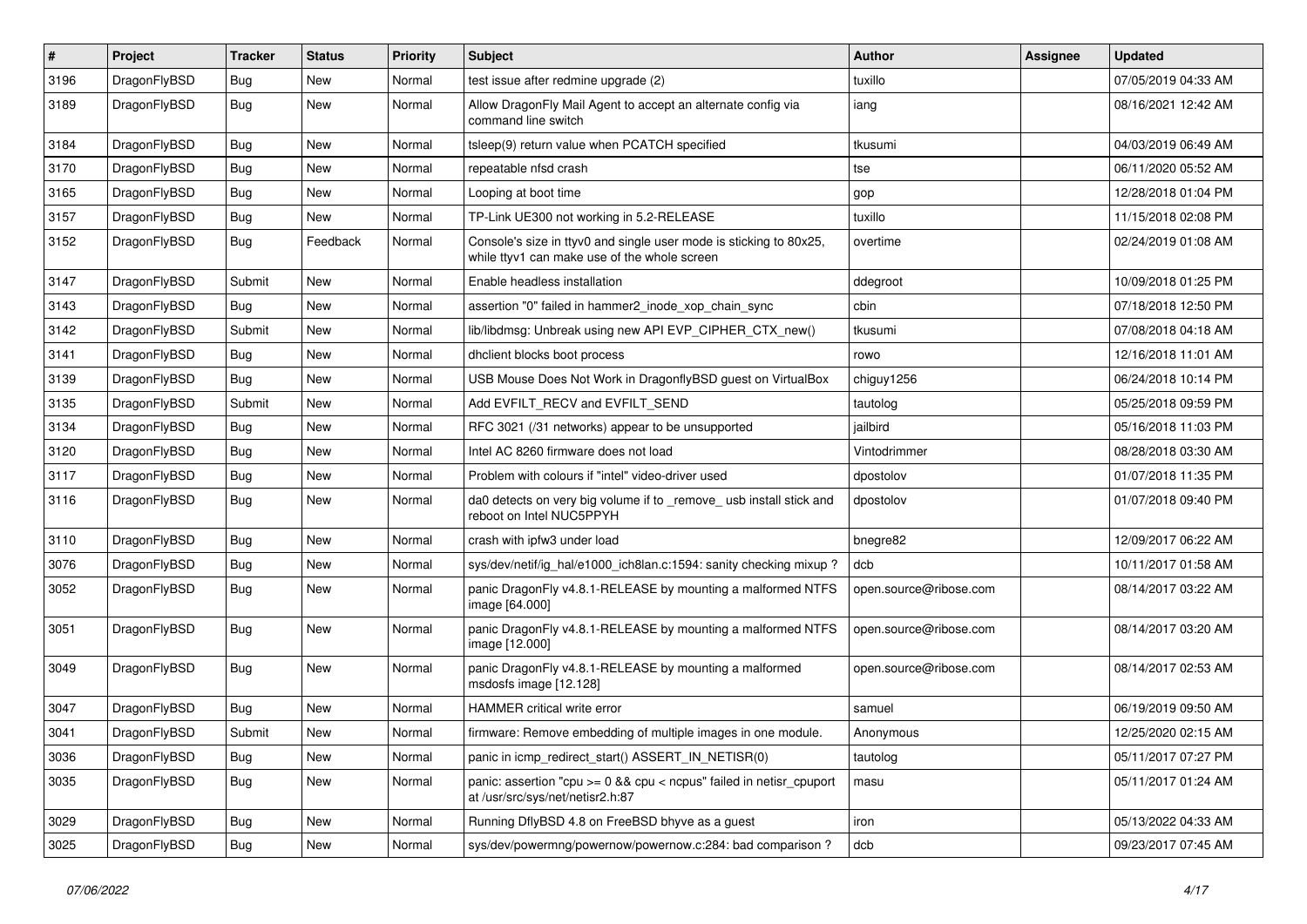| #    | Project      | <b>Tracker</b> | <b>Status</b> | <b>Priority</b> | Subject                                                                                                              | <b>Author</b>    | Assignee | <b>Updated</b>      |
|------|--------------|----------------|---------------|-----------------|----------------------------------------------------------------------------------------------------------------------|------------------|----------|---------------------|
| 3022 | DragonFlyBSD | <b>Bug</b>     | <b>New</b>    | Normal          | sys/dev/netif/ath/ath/if ath.c:2142: strange bitmask?                                                                | dcb              |          | 04/11/2017 11:49 AM |
| 3021 | DragonFlyBSD | <b>Bug</b>     | In Progress   | Normal          | sys/dev/drm/i915/i915_gem_stolen.c:115]: (error) Signed integer<br>overflow for expression '65535<<20'               | dcb              |          | 04/11/2017 12:46 PM |
| 3018 | DragonFlyBSD | Bug            | New           | Normal          | sys/bus/u4b/wlan/if_run.c:5464]: (style) Redundant condition                                                         | dcb              |          | 04/11/2017 11:26 AM |
| 3011 | DragonFlyBSD | Bug            | In Progress   | Normal          | dragonfly/sys/dev/netif/re/re.c: suspicious code?                                                                    | dcb              |          | 07/29/2017 01:26 AM |
| 3006 | DragonFlyBSD | Bug            | New           | Normal          | boot0cfg: panic in kern_udev.c in function _udev_dict_set_cstr when<br>installing in VirtualBox                      | MichiGreat       |          | 04/01/2017 02:22 PM |
| 2994 | DragonFlyBSD | Bug            | New           | Normal          | Intermittent boot hangs after git: hammer - HAMMER Version 7                                                         | davshao          |          | 03/30/2017 02:06 PM |
| 2972 | DragonFlyBSD | Bug            | New           | Normal          | ipfw3 "deny to me" does not work correctly                                                                           | mneumann         |          | 12/27/2016 12:11 PM |
| 2970 | DragonFlyBSD | Bug            | New           | Normal          | kernel 4.7: "Is -l" causes panic on UDF filesystem: "bgetvp -<br>overlapping buffer"                                 | peeter           |          | 12/21/2016 02:46 AM |
| 2958 | DragonFlyBSD | Bug            | Feedback      | Normal          | Hammer FS dies during pruning after massive write load                                                               | neilb            |          | 10/11/2016 04:20 AM |
| 2957 | DragonFlyBSD | Bug            | Feedback      | Normal          | swapoff -a followed by swapon -a doesn't give your swap back                                                         | neilb            |          | 10/09/2016 04:17 AM |
| 2936 | DragonFlyBSD | Bug            | <b>New</b>    | Normal          | loader.efi crashes while loading kernel                                                                              | spaceille        |          | 08/20/2016 06:17 AM |
| 2933 | DragonFlyBSD | Submit         | New           | Normal          | Remove unix domain socket support from cat(1)                                                                        | sevan            |          | 08/01/2016 08:10 PM |
| 2924 | DragonFlyBSD | Bug            | <b>New</b>    | Normal          | cat -v fails to tag characters in extended table with M- prefix with<br>some locales                                 | sevan            |          | 07/11/2016 07:18 AM |
| 2921 | DragonFlyBSD | Submit         | New           | Normal          | Allow moused to accept userland mouse events                                                                         | tautolog         |          | 05/11/2021 04:08 AM |
| 2917 | DragonFlyBSD | Bug            | New           | Normal          | da8: reading primary partition table: error accessing offset<br>000000000000 for 512                                 | liweitianux      |          | 05/11/2021 08:43 PM |
| 2898 | DragonFlyBSD | Bug            | New           | Normal          | <b>HAMMER</b> panic                                                                                                  | pavalos          |          | 11/03/2018 07:05 AM |
| 2892 | DragonFlyBSD | Bug            | New           | Normal          | swap pager:indefinite wait bufferf error                                                                             | lhmwzy           |          | 02/21/2016 10:32 PM |
| 2891 | DragonFlyBSD | Bug            | New           | Normal          | Kernel panic in IEEE802.11 related code                                                                              | shamaz           |          | 05/29/2016 05:49 PM |
| 2890 | DragonFlyBSD | Bug            | New           | Normal          | not able to boot usb installer on Toshiba Chromebook 2                                                               | johnnywhishbone  |          | 02/22/2016 03:42 AM |
| 2886 | DragonFlyBSD | Bug            | New           | Normal          | dragonfly mail agent: sending a testmail causes high system load                                                     | worf             |          | 02/05/2016 05:53 AM |
| 2881 | DragonFlyBSD | Bug            | <b>New</b>    | Normal          | Pulseaudio hangs/resets system when starting X11                                                                     | mneumann         |          | 01/09/2016 03:08 AM |
| 2874 | DragonFlyBSD | Bug            | New           | Normal          | make world DESTDIR=/emptydir fails                                                                                   | pascii           |          | 12/25/2015 07:04 AM |
| 2863 | DragonFlyBSD | Bug            | New           | Normal          | HAMMER synch tid is zero                                                                                             | shamaz           |          | 12/12/2015 11:24 PM |
| 2857 | DragonFlyBSD | <b>Bug</b>     | New           | Normal          | hammer stalls via bitcoin-qt                                                                                         | tkusumi          |          | 11/30/2015 06:52 AM |
| 2852 | DragonFlyBSD | <b>Bug</b>     | New           | Normal          | Hammer File System - hangs on undo during system boot / mount -<br>will not recover on DragonFlyBSD newer than 3.6.0 | abale            |          | 05/11/2021 04:07 AM |
| 2840 | DragonFlyBSD | Bug            | <b>New</b>    | Normal          | wrong voltage is reported                                                                                            | yellowrabbit2010 |          | 09/11/2015 06:09 PM |
| 2835 | DragonFlyBSD | <b>Bug</b>     | New           | Normal          | /usr/include/c++/5.0/bits/c++locale.h likes<br>POSIX C SOURCE>=200809                                                | davshao          |          | 11/18/2015 03:40 AM |
| 2820 | DragonFlyBSD | <b>Bug</b>     | New           | Normal          | TP-Link USB Wi-Fi adapter cannot be reattached to the system                                                         | shamaz           |          | 05/22/2015 09:45 PM |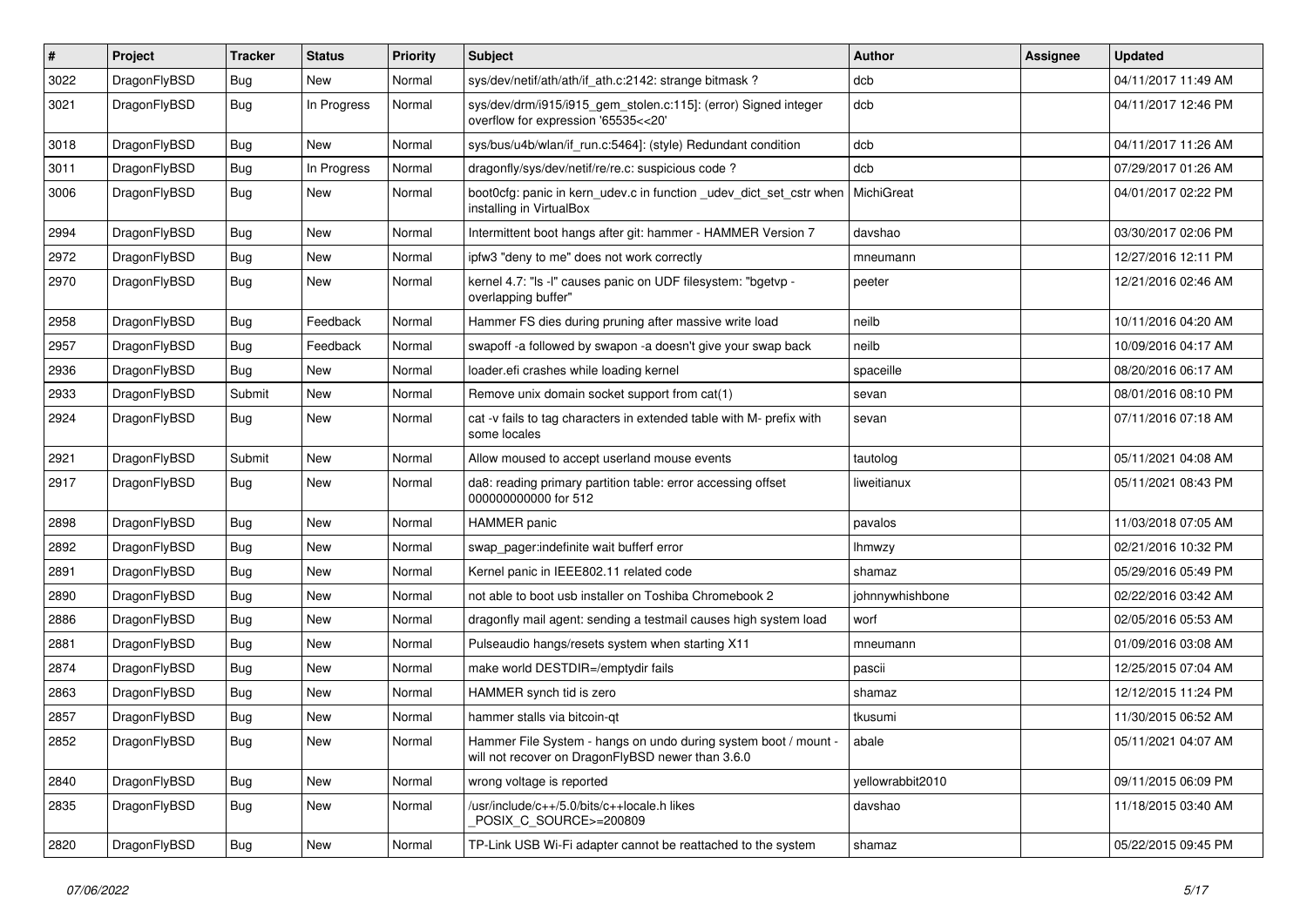| $\pmb{\#}$ | Project      | <b>Tracker</b> | <b>Status</b> | <b>Priority</b> | Subject                                                                                          | Author      | Assignee | <b>Updated</b>      |
|------------|--------------|----------------|---------------|-----------------|--------------------------------------------------------------------------------------------------|-------------|----------|---------------------|
| 2816       | DragonFlyBSD | Bug            | <b>New</b>    | Normal          | A multitasking process being debugged can get stuck                                              | phma        |          | 05/19/2015 03:57 AM |
| 2812       | DragonFlyBSD | Bug            | <b>New</b>    | Normal          | Panic on Intel DE3815TYKHE                                                                       | tmorp       |          | 05/14/2015 03:14 PM |
| 2809       | DragonFlyBSD | <b>Bug</b>     | <b>New</b>    | Normal          | hammer mirror-stream                                                                             | masu        |          | 04/10/2015 12:33 AM |
| 2808       | DragonFlyBSD | <b>Bug</b>     | New           | Normal          | X freeze by switching between X and VT - results in black screen                                 | lukesky333  |          | 05/11/2021 03:55 AM |
| 2806       | DragonFlyBSD | <b>Bug</b>     | <b>New</b>    | Normal          | failed to configure a link-local address on ath0 (errno = 22)                                    | Chingyuan   |          | 05/25/2021 01:00 AM |
| 2803       | DragonFlyBSD | <b>Bug</b>     | New           | Normal          | HAMMER: Warning: UNDO area too small!                                                            | ftigeot     |          | 03/11/2015 03:42 PM |
| 2802       | DragonFlyBSD | Bug            | <b>New</b>    | Normal          | USB Wifi urtwn0 crash from cd boot                                                               | opvalues    |          | 03/10/2015 01:07 AM |
| 2799       | DragonFlyBSD | Bug            | <b>New</b>    | Normal          | Fatal trap 12 caused by moused(8) -p/dev/cual0                                                   | opvalues    |          | 03/04/2015 11:01 PM |
| 2788       | DragonFlyBSD | <b>Bug</b>     | <b>New</b>    | Normal          | ioctl GSLICEINFO: Not working for vnode slice                                                    | mneumann    |          | 02/12/2015 07:49 AM |
| 2738       | DragonFlyBSD | Bug            | <b>New</b>    | Normal          | Hammer: Strange behavior when trying to recover old version of<br>moved file                     | roland      |          | 11/20/2014 08:02 AM |
| 2731       | DragonFlyBSD | Bug            | In Progress   | Normal          | Screen full of random colors when starting Xorg with Intel Haswell<br>HD Graphics P4600          | jkatzmaier  |          | 11/12/2014 04:08 PM |
| 2712       | DragonFlyBSD | Bug            | <b>New</b>    | Normal          | connect(2) returns EINVAL when retrying after ECONNREFUSED                                       | jorisgio    |          | 08/14/2014 05:31 PM |
| 2708       | DragonFlyBSD | Bug            | <b>New</b>    | Normal          | unable to send TCP nor UDP on age(4) interface                                                   | dermiste    |          | 05/11/2021 03:54 AM |
| 2688       | DragonFlyBSD | Bug            | <b>New</b>    | Normal          | 67613368bdda7 Fix wrong checks for U4B presence Asrock Z77M<br>difficulty detecting USB keyboard | davshao     |          | 06/28/2014 07:08 PM |
| 2687       | DragonFlyBSD | Bug            | <b>New</b>    | Normal          | natacontrol software RAID in installer                                                           | csmelosky   |          | 06/22/2014 12:03 PM |
| 2674       | DragonFlyBSD | <b>Bug</b>     | <b>New</b>    | Normal          | <b>GPT Support</b>                                                                               | ftigeot     |          | 12/28/2015 02:54 PM |
| 2652       | DragonFlyBSD | Bug            | New           | Normal          | 189a0ff3761b47  ix: Implement MSI-X support locks up Lenovo<br>S10 Intel Atom n270               | davshao     |          | 05/14/2014 01:55 AM |
| 2647       | DragonFlyBSD | Bug            | <b>New</b>    | Normal          | HAMMER panic on 3.6.0                                                                            | tuxillo     |          | 05/11/2021 03:54 AM |
| 2645       | DragonFlyBSD | Bug            | <b>New</b>    | Normal          | panic with dsched fq and ioprio                                                                  | jyoung15    |          | 02/20/2014 07:29 AM |
| 2644       | DragonFlyBSD | Bug            | Feedback      | Normal          | 3.6.0-REL trap 9 on boot                                                                         | memmerto    |          | 11/27/2021 08:08 AM |
| 2641       | DragonFlyBSD | <b>Bug</b>     | <b>New</b>    | Normal          | Panic when loading natapci as module                                                             | tuxillo     |          | 05/11/2021 03:54 AM |
| 2630       | DragonFlyBSD | Bug            | <b>New</b>    | Normal          | Bring in latest iconv fixes from FreeBSD10 as well as csmapper<br>updates                        | tuxillo     |          | 05/11/2021 03:54 AM |
| 2629       | DragonFlyBSD | Bug            | <b>New</b>    | Normal          | Replace gcc44 with llvm34, clang34, and libc++                                                   | tuxillo     |          | 06/02/2014 02:30 PM |
| 2626       | DragonFlyBSD | Bug            | <b>New</b>    | Normal          | iwn driver drops with error: "firmware error 'iwn intr: fatal firmware<br>error"                 | rodyaj      |          | 01/09/2014 05:50 AM |
| 2622       | DragonFlyBSD | Bug            | <b>New</b>    | Normal          | VAIO FIT15E fn keys support                                                                      | nonsolosoft |          | 12/31/2013 01:31 AM |
| 2621       | DragonFlyBSD | Bug            | New           | Normal          | core dump using cdrom                                                                            | nonsolosoft |          | 12/27/2013 12:43 AM |
| 2620       | DragonFlyBSD | <b>Bug</b>     | New           | Normal          | moused problem                                                                                   | FilippoMo   |          | 12/20/2013 10:32 AM |
| 2619       | DragonFlyBSD | Bug            | New           | Normal          | DragonFly 3.6 can't be installed on a 6TB volume                                                 | ftigeot     |          | 02/23/2014 11:55 PM |
| 2618       | DragonFlyBSD | Bug            | New           | Normal          | mouse problem on RELEASE-3_6_0                                                                   | FilippoMo   |          | 12/20/2013 03:26 AM |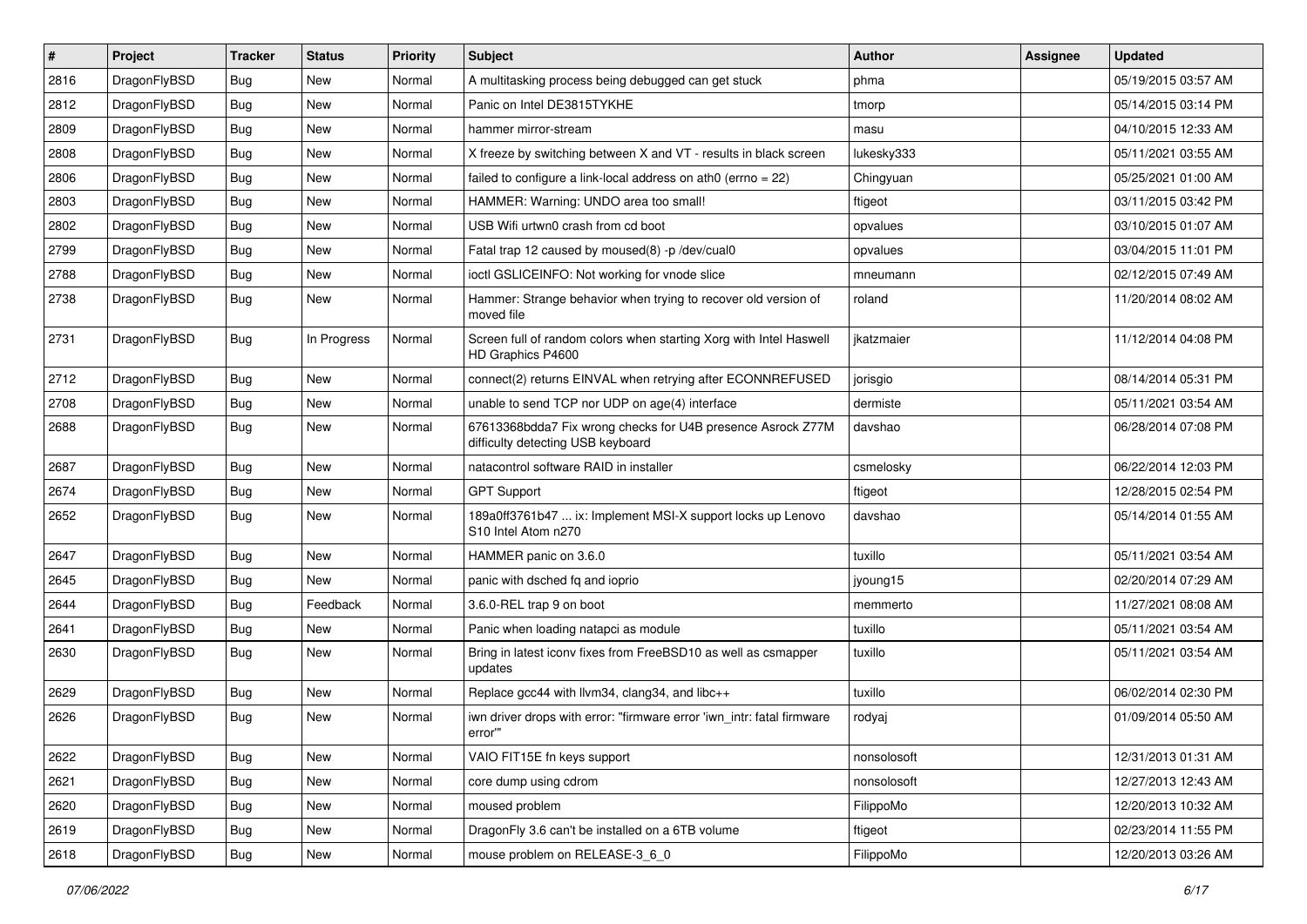| $\vert$ # | <b>Project</b> | <b>Tracker</b> | <b>Status</b> | <b>Priority</b> | <b>Subject</b>                                                                                                               | <b>Author</b>     | Assignee | <b>Updated</b>      |
|-----------|----------------|----------------|---------------|-----------------|------------------------------------------------------------------------------------------------------------------------------|-------------------|----------|---------------------|
| 2617      | DragonFlyBSD   | Bug            | Feedback      | Normal          | Possible issue with wireless mouse on 3.6 release                                                                            | FilippoMo         |          | 01/14/2015 03:42 PM |
| 2611      | DragonFlyBSD   | Bug            | <b>New</b>    | Normal          | Change in IP address results in network not working                                                                          | phma              |          | 12/05/2013 07:55 PM |
| 2609      | DragonFlyBSD   | Bug            | New           | Normal          | master: panic: assertion<br>"LWKT_TOKEN_HELD_ANY(vm_object_token(object))" failed in<br>swp_pager_lookup                     | thomas.nikolajsen |          | 11/28/2013 11:36 AM |
| 2604      | DragonFlyBSD   | <b>Bug</b>     | <b>New</b>    | Normal          | dell laptop does not boot with LATEST                                                                                        | isenmann          |          | 11/20/2013 02:07 AM |
| 2598      | DragonFlyBSD   | Bug            | <b>New</b>    | Normal          | i386 via USB Booting                                                                                                         | mbzadegan         |          | 10/21/2013 02:28 AM |
| 2595      | DragonFlyBSD   | <b>Bug</b>     | <b>New</b>    | Normal          | DragonFly 3.4.3 crashes on SUN Blade X6250 with Qlogic ISP 2432<br>FC card                                                   | Turvamies         |          | 10/07/2013 11:53 AM |
| 2587      | DragonFlyBSD   | Bug            | <b>New</b>    | Normal          | SATA DVD writer not detected by DragonFly                                                                                    | srussell          |          | 09/04/2020 08:55 AM |
| 2586      | DragonFlyBSD   | <b>Bug</b>     | New           | Normal          | pf: "modulate" state seems problematic                                                                                       | srussell          |          | 09/25/2013 07:36 PM |
| 2569      | DragonFlyBSD   | Bug            | <b>New</b>    | Normal          | ctime NFS                                                                                                                    | ferney            |          | 08/11/2013 04:35 AM |
| 2568      | DragonFlyBSD   | Bug            | <b>New</b>    | Normal          | AHCI panic                                                                                                                   | josepht           |          | 06/07/2013 05:52 PM |
| 2565      | DragonFlyBSD   | <b>Bug</b>     | <b>New</b>    | Normal          | "ifconfig ix0 up" panic                                                                                                      | Itpig402a         |          | 06/03/2013 05:46 AM |
| 2557      | DragonFlyBSD   | <b>Bug</b>     | <b>New</b>    | Normal          | stock 3.4.1 kernel halts during booting if dm and dm_target_crypt<br>are loaded and RAID controller is present               | phma              |          | 05/12/2013 10:38 PM |
| 2556      | DragonFlyBSD   | <b>Bug</b>     | Feedback      | Normal          | DragonFly v3.5.0.81.gd3479 - Process signal weirdness                                                                        | tuxillo           |          | 12/17/2013 03:48 PM |
| 2544      | DragonFlyBSD   | <b>Bug</b>     | <b>New</b>    | Normal          | live DVD system boot (menu option 1) caused db> prompt on<br>PE1950                                                          | estrabd           |          | 05/11/2021 03:54 AM |
| 2535      | DragonFlyBSD   | <b>Bug</b>     | <b>New</b>    | Normal          | Imap processes apparentit blocked on disk I/O                                                                                | ftigeot           |          | 04/02/2013 09:31 AM |
| 2531      | DragonFlyBSD   | <b>Bug</b>     | <b>New</b>    | Normal          | camcontrol fails to disable APM                                                                                              | m.lombardi85      |          | 03/23/2013 12:28 PM |
| 2526      | DragonFlyBSD   | Bug            | <b>New</b>    | Normal          | hammer cleanup doesn't run on first day of DST                                                                               | pavalos           |          | 10/18/2016 05:28 PM |
| 2520      | DragonFlyBSD   | <b>Bug</b>     | <b>New</b>    | Normal          | panic: assertion "IS_SERIALIZED((ifp->if_serializer))" failed in<br>if default serialize assert at /usr/src/sys/net/if.c:437 | ano               |          | 03/09/2013 12:14 AM |
| 2509      | DragonFlyBSD   | Bug            | <b>New</b>    | Normal          | Redefinition of DIRBLKSIZ in restore(8)                                                                                      | swildner          |          | 06/04/2022 04:40 AM |
| 2498      | DragonFlyBSD   | <b>Bug</b>     | New           | Normal          | DFBSD v3.2.2-RELEASE - LIST_FIRST(&bp->b_dep) == NULL"<br>failed in vfs vmio release                                         | tuxillo           |          | 05/31/2022 04:09 PM |
| 2493      | DragonFlyBSD   | Bug            | New           | Normal          | vidcontrol: invalid video mode name                                                                                          | Svarov            |          | 01/24/2013 09:55 AM |
| 2490      | DragonFlyBSD   | Bug            | New           | Normal          | nmalloc should color addresses to avoid cache bank conflictsw                                                                | vsrinivas         |          | 06/10/2014 05:51 AM |
| 2489      | DragonFlyBSD   | <b>Bug</b>     | New           | Normal          | nmalloc doesn't cache VA for allocations > 8KB                                                                               | vsrinivas         |          | 06/10/2014 05:51 AM |
| 2473      | DragonFlyBSD   | Bug            | New           | Normal          | Kernel crash when trying to up the wpi0 device (Dfly<br>v3.3.0.758.g47388-DEVELOPMENT)                                       | tomaz             |          | 02/24/2014 08:50 AM |
| 2459      | DragonFlyBSD   | <b>Bug</b>     | Feedback      | Normal          | apic problems with HP Probook 4510s                                                                                          | thowe             |          | 11/27/2021 08:22 AM |
| 2453      | DragonFlyBSD   | Bug            | New           | Normal          | panic: assertion "gd->gd spinlocks == $0$ " failed                                                                           | Johannes.Hofmann  |          | 11/12/2012 12:54 PM |
| 2444      | DragonFlyBSD   | Bug            | <b>New</b>    | Normal          | Crash during Hammer overnight cleanup                                                                                        | justin            |          | 11/04/2012 07:58 AM |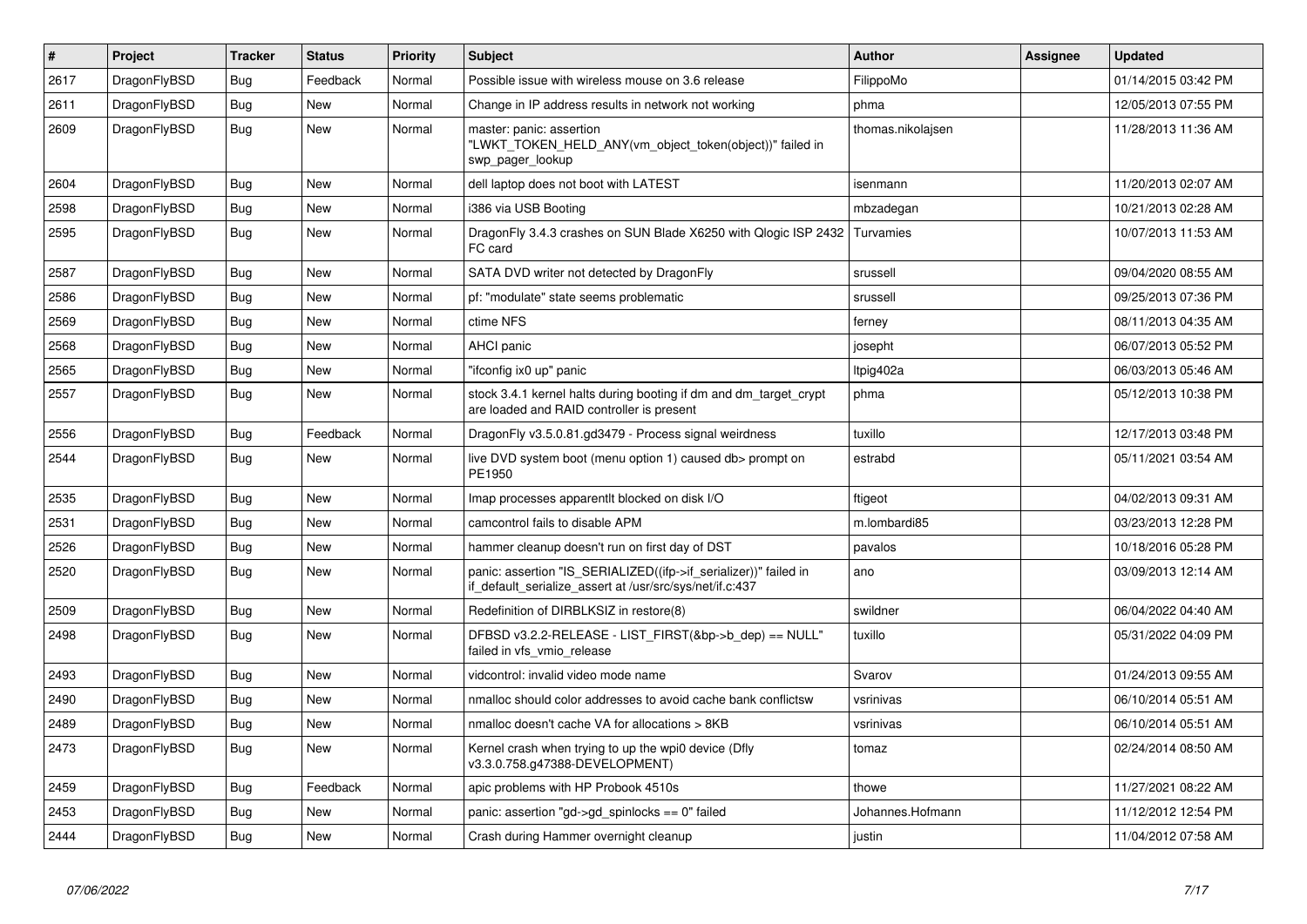| $\sharp$ | Project      | <b>Tracker</b> | <b>Status</b> | <b>Priority</b> | Subject                                                                                                    | <b>Author</b>     | <b>Assignee</b> | <b>Updated</b>      |
|----------|--------------|----------------|---------------|-----------------|------------------------------------------------------------------------------------------------------------|-------------------|-----------------|---------------------|
| 2436     | DragonFlyBSD | Bug            | New           | Normal          | panic: assertion "lp->lwp_qcpu == dd->cpuid" failed in<br>dfly_acquire_curproc                             | thomas.nikolajsen |                 | 01/23/2013 11:07 AM |
| 2434     | DragonFlyBSD | <b>Bug</b>     | New           | Normal          | BTX Halted - Boot fails on USB/GUI                                                                         | lucmv             |                 | 10/17/2012 08:12 PM |
| 2430     | DragonFlyBSD | <b>Bug</b>     | <b>New</b>    | Normal          | Alternate Password Hash method                                                                             | robin.carey1      |                 | 10/07/2012 06:28 AM |
| 2414     | DragonFlyBSD | <b>Bug</b>     | In Progress   | Normal          | Lenovo S10 acpi freeze (not new)                                                                           | davshao           |                 | 05/11/2021 04:13 AM |
| 2412     | DragonFlyBSD | <b>Bug</b>     | <b>New</b>    | Normal          | wlan0 fails to get address via dhclient                                                                    | nonsolosoft       |                 | 08/30/2012 05:55 AM |
| 2389     | DragonFlyBSD | <b>Bug</b>     | <b>New</b>    | Normal          | computer crashed while listing processes                                                                   | phma              |                 | 06/18/2012 02:49 PM |
| 2387     | DragonFlyBSD | <b>Bug</b>     | <b>New</b>    | Normal          | hammer ignores -t during dedup                                                                             | phma              |                 | 06/17/2012 12:30 PM |
| 2371     | DragonFlyBSD | <b>Bug</b>     | New           | Normal          | Timezone problem with America/Sao_Paulo                                                                    | raitech           |                 | 05/17/2012 01:42 PM |
| 2369     | DragonFlyBSD | <b>Bug</b>     | <b>New</b>    | Normal          | panic: Bad link elm 0xffffffe07edf6068 next->prev != elm                                                   | jaydg             |                 | 08/15/2012 03:04 AM |
| 2360     | DragonFlyBSD | <b>Bug</b>     | In Progress   | Normal          | Wishlist: virtio driver import                                                                             | vsrinivas         |                 | 06/04/2022 04:16 AM |
| 2351     | DragonFlyBSD | <b>Bug</b>     | In Progress   | Normal          | DFBSD v3.1.0.579.g44ccf - Stuck during startup, random freezes                                             | tuxillo           |                 | 04/24/2012 08:21 AM |
| 2345     | DragonFlyBSD | Bug            | In Progress   | Normal          | DFBSD v3.1.0.457.gd679f - NFS panic on diskless station                                                    | tuxillo           |                 | 04/07/2012 05:22 PM |
| 2331     | DragonFlyBSD | <b>Bug</b>     | New           | Normal          | reading mouse mode from unopen file descriptor hangs mouse<br>driver                                       | phma              |                 | 03/14/2012 09:43 AM |
| 2329     | DragonFlyBSD | <b>Bug</b>     | <b>New</b>    | Normal          | ibm x3550 & acpi                                                                                           | ano               |                 | 06/03/2014 11:37 AM |
| 2324     | DragonFlyBSD | <b>Bug</b>     | <b>New</b>    | Normal          | natacotrol support > 2TB not working even after the ftigeot patch                                          | zenny             |                 | 03/03/2012 01:00 AM |
| 2319     | DragonFlyBSD | <b>Bug</b>     | <b>New</b>    | Normal          | crypt/passwd forward compat                                                                                | c.turner1         |                 | 02/28/2012 12:39 PM |
| 2316     | DragonFlyBSD | <b>Bug</b>     | New           | Normal          | Ungraceful invalid password handling for adding a new user in the<br>installer                             | rune              |                 | 04/27/2012 11:23 PM |
| 2311     | DragonFlyBSD | <b>Bug</b>     | <b>New</b>    | Normal          | Xorg crash having something to do with drm                                                                 | phma              |                 | 02/22/2012 09:59 AM |
| 2308     | DragonFlyBSD | <b>Bug</b>     | New           | Normal          | System freeze when unloading snd_hda                                                                       | jaydg             |                 | 02/19/2012 07:15 AM |
| 2306     | DragonFlyBSD | <b>Bug</b>     | <b>New</b>    | Normal          | a crash starts the kernel debugger in text mode, but just reboots in X                                     | phma              |                 | 02/11/2012 08:02 PM |
| 2297     | DragonFlyBSD | <b>Bug</b>     | New           | Normal          | strange NFS (client) error messages / problems                                                             | Anonymous         |                 | 02/19/2012 02:59 PM |
| 2292     | DragonFlyBSD | <b>Bug</b>     | New           | Normal          | re interface with jumbo frames (mtu larger than 1500) hangs after<br>some traffic                          | Anonymous         |                 | 01/31/2012 12:11 AM |
| 2288     | DragonFlyBSD | Bug            | Feedback      | Normal          | Random IO performance loss introduced since January 1st                                                    | lentferj          |                 | 01/23/2013 04:21 PM |
| 2287     | DragonFlyBSD | <b>Bug</b>     | New           | Normal          | HAMMER(ROOT) Illegal UNDO TAIL signature at<br>300000001967c000                                            | y0n3t4n1          |                 | 11/07/2018 01:22 AM |
| 2283     | DragonFlyBSD | <b>Bug</b>     | New           | Normal          | DFBSD DragonFly v2.13.0.957.g4f459 - pmap_release: page<br>should already be gone 0xc27120bc               | tuxillo           |                 | 01/23/2012 03:03 AM |
| 2282     | DragonFlyBSD | Bug            | In Progress   | Normal          | gdb segfaults with certain corefiles                                                                       | tuxillo           |                 | 01/18/2012 04:40 PM |
| 2254     | DragonFlyBSD | <b>Bug</b>     | New           | Normal          | panic: assertion "ref < &td->td_toks_end" failed in lwkt_gettoken at<br>/usr/src/sys/kern/lwkt_token.c:588 | eocallaghan       |                 | 12/05/2011 10:21 PM |
| 2250     | DragonFlyBSD | <b>Bug</b>     | New           | Normal          | Kernel panic                                                                                               | adamk             |                 | 11/23/2018 01:10 AM |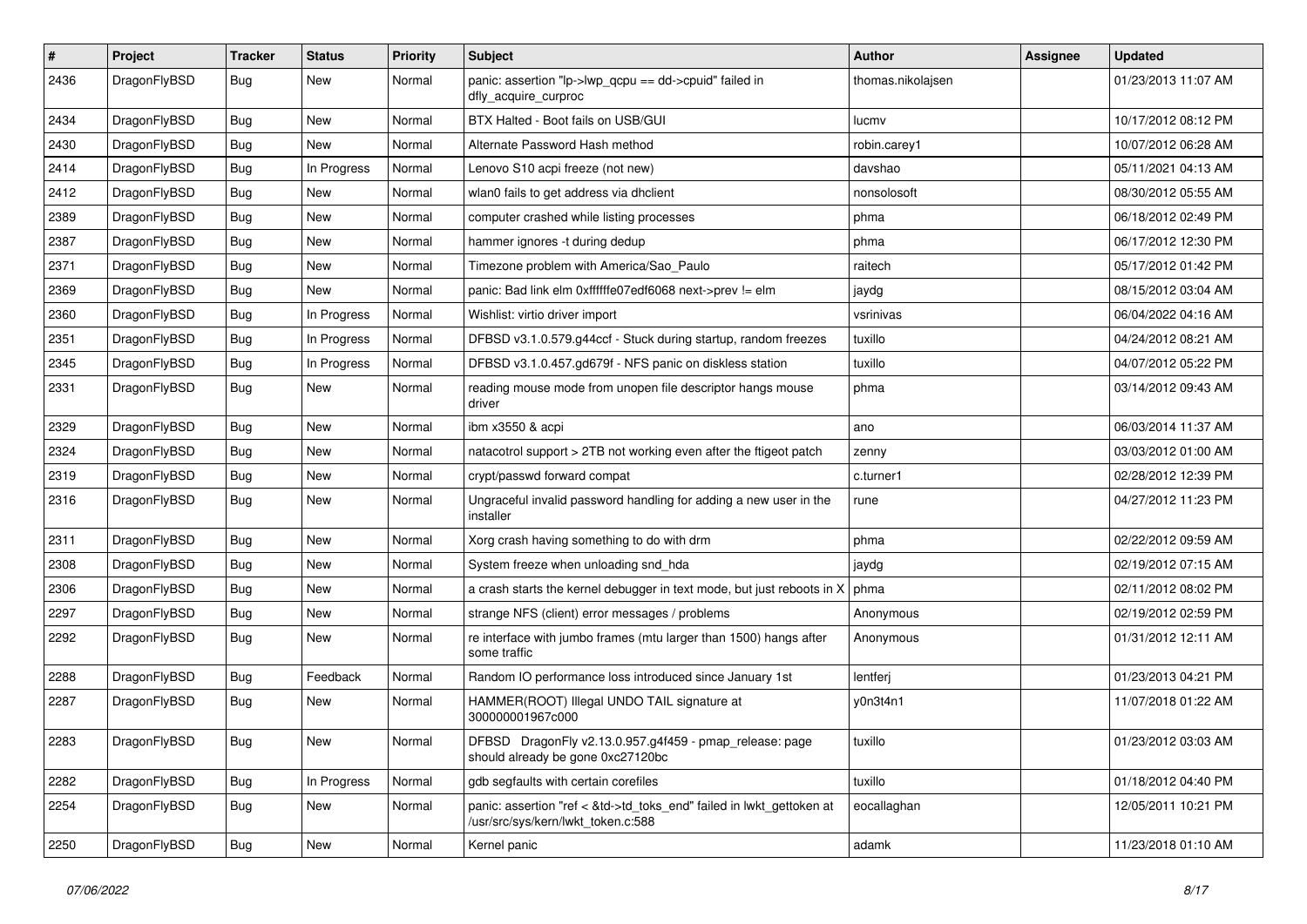| $\sharp$ | Project      | <b>Tracker</b> | <b>Status</b> | <b>Priority</b> | Subject                                                                                                    | <b>Author</b> | <b>Assignee</b> | <b>Updated</b>      |
|----------|--------------|----------------|---------------|-----------------|------------------------------------------------------------------------------------------------------------|---------------|-----------------|---------------------|
| 2248     | DragonFlyBSD | <b>Bug</b>     | <b>New</b>    | Normal          | sysctl panic                                                                                               | pavalos       |                 | 11/23/2011 06:23 PM |
| 2245     | DragonFlyBSD | <b>Bug</b>     | <b>New</b>    | Normal          | panic: assertion "ref < &td->td_toks_end" failed in lwkt_gettoken at<br>/usr/src/sys/kern/lwkt token.c:588 | juanfra684    |                 | 11/22/2011 07:41 PM |
| 2224     | DragonFlyBSD | <b>Bug</b>     | New           | Normal          | v2.13.0.291.gaa7ec - Panic on fq while installing world                                                    | tuxillo       |                 | 11/18/2011 01:40 AM |
| 2210     | DragonFlyBSD | <b>Bug</b>     | New           | Normal          | Bugtracker cannot assign default project for new users                                                     | ahuete.devel  |                 | 11/17/2011 11:30 AM |
| 2199     | DragonFlyBSD | <b>Bug</b>     | New           | Normal          | screen segfaults if utmpx isn't present                                                                    | pavalos       |                 | 11/15/2011 10:52 PM |
| 2182     | DragonFlyBSD | <b>Bug</b>     | <b>New</b>    | Normal          | if msk PHY FIFO underrun/overflow                                                                          | nonsolosoft   |                 | 09/03/2012 06:39 AM |
| 2171     | DragonFlyBSD | <b>Bug</b>     | <b>New</b>    | Normal          | DFBSD v2.13.0.151.gdc8442 - panic: assertion "(*ptep &<br>$(PG_MANAGED PG_V)) == PG_V"$                    | tuxillo       |                 | 11/04/2011 05:06 PM |
| 2167     | DragonFlyBSD | <b>Bug</b>     | <b>New</b>    | Normal          | shutdown/reboot fails after uptime msg                                                                     | marino        |                 | 11/28/2011 03:01 AM |
| 2166     | DragonFlyBSD | <b>Bug</b>     | New           | Normal          | DFBSD v2.13.0.109.g05b9d - Strange lockups                                                                 | tuxillo       |                 | 10/29/2011 11:20 AM |
| 2164     | DragonFlyBSD | <b>Bug</b>     | New           | Normal          | panic on reboot from usb.                                                                                  | eocallaghan   |                 | 10/27/2011 09:29 AM |
| 2161     | DragonFlyBSD | <b>Bug</b>     | New           | Normal          | Outdated xorg.conf file gets installed into etc and screws up mouse                                        | eocallaghan   |                 | 10/27/2011 01:51 PM |
| 2158     | DragonFlyBSD | <b>Bug</b>     | New           | Normal          | iwn panics with assertion on boot.                                                                         | eocallaghan   |                 | 10/24/2011 04:13 PM |
| 2154     | DragonFlyBSD | <b>Bug</b>     | <b>New</b>    | Normal          | vkernel copyout() doesn't return EFAULT on error                                                           | vsrinivas     |                 | 10/20/2011 03:53 AM |
| 2153     | DragonFlyBSD | <b>Bug</b>     | New           | Normal          | Too many unuseful warnings at boot                                                                         | juanfra684    |                 | 10/18/2011 10:16 PM |
| 2138     | DragonFlyBSD | <b>Bug</b>     | New           | Normal          | > 100% CPU usage                                                                                           | robin.carey1  |                 | 09/26/2011 12:20 PM |
| 2136     | DragonFlyBSD | <b>Bug</b>     | <b>New</b>    | Normal          | socketpair() doesn't free file descriptors on copyout failure                                              | vsrinivas     |                 | 04/05/2013 09:13 AM |
| 2129     | DragonFlyBSD | <b>Bug</b>     | <b>New</b>    | Normal          | DFBSD v2.11.0.661.gf9438 i386 - panic: lockmgr thrd_sleep                                                  | tuxillo       |                 | 09/05/2011 09:49 AM |
| 2125     | DragonFlyBSD | <b>Bug</b>     | <b>New</b>    | Normal          | Weird garbage in dmesg                                                                                     | herrgard      |                 | 08/30/2011 08:04 PM |
| 2124     | DragonFlyBSD | <b>Bug</b>     | New           | Normal          | getty repeating too quickly on port /dev/ttyv0                                                             | sgeorge.ml    |                 | 09/01/2011 04:28 AM |
| 2123     | DragonFlyBSD | <b>Bug</b>     | New           | Normal          | hammer is losing files                                                                                     | schmir        |                 | 08/30/2011 07:56 PM |
| 2122     | DragonFlyBSD | Submit         | New           | Normal          | [Review] Fixes to the VFS layer                                                                            | ftigeot       |                 | 05/31/2022 03:25 PM |
| 2115     | DragonFlyBSD | <b>Bug</b>     | New           | Normal          | [msk] system freeze after receive some paquet                                                              | bsdsx         |                 | 08/22/2011 10:22 AM |
| 2107     | DragonFlyBSD | <b>Bug</b>     | <b>New</b>    | Normal          | 2.10.1 sata dvd drive issue                                                                                | ausppc        |                 | 07/31/2011 08:41 PM |
| 2104     | DragonFlyBSD | Bug            | New           | Normal          | network configuration seg. fault on install CD                                                             | navratil      |                 | 07/26/2011 07:55 AM |
| 2099     | DragonFlyBSD | Bug            | New           | Normal          | page fault panic in vm system                                                                              | pavalos       |                 | 07/10/2011 08:51 AM |
| 2098     | DragonFlyBSD | Submit         | <b>New</b>    | Normal          | [PATCH] correct ath man page example<br>(/usr/src/share/man/man4/ath.4)                                    | nobody        |                 | 11/15/2011 12:27 AM |
| 2094     | DragonFlyBSD | Bug            | New           | Normal          | Segfault when gdb printing backtrace from core dump                                                        | greenrd       |                 | 06/25/2011 04:14 PM |
| 2090     | DragonFlyBSD | <b>Bug</b>     | Feedback      | Normal          | snd_hda does not support headphone automute                                                                | justin        |                 | 03/29/2012 08:03 PM |
| 2085     | DragonFlyBSD | <b>Bug</b>     | New           | Normal          | panic: assertion: (m->flags & PG_MAPPED) == 0 in<br>vm_page_free_toq                                       | vsrinivas     |                 | 06/10/2011 07:48 AM |
| 2084     | DragonFlyBSD | <b>Bug</b>     | New           | Normal          | DFBSD v2.11.0.242.g4d317 - panic: zone: entry not free                                                     | tuxillo       |                 | 07/03/2012 01:23 AM |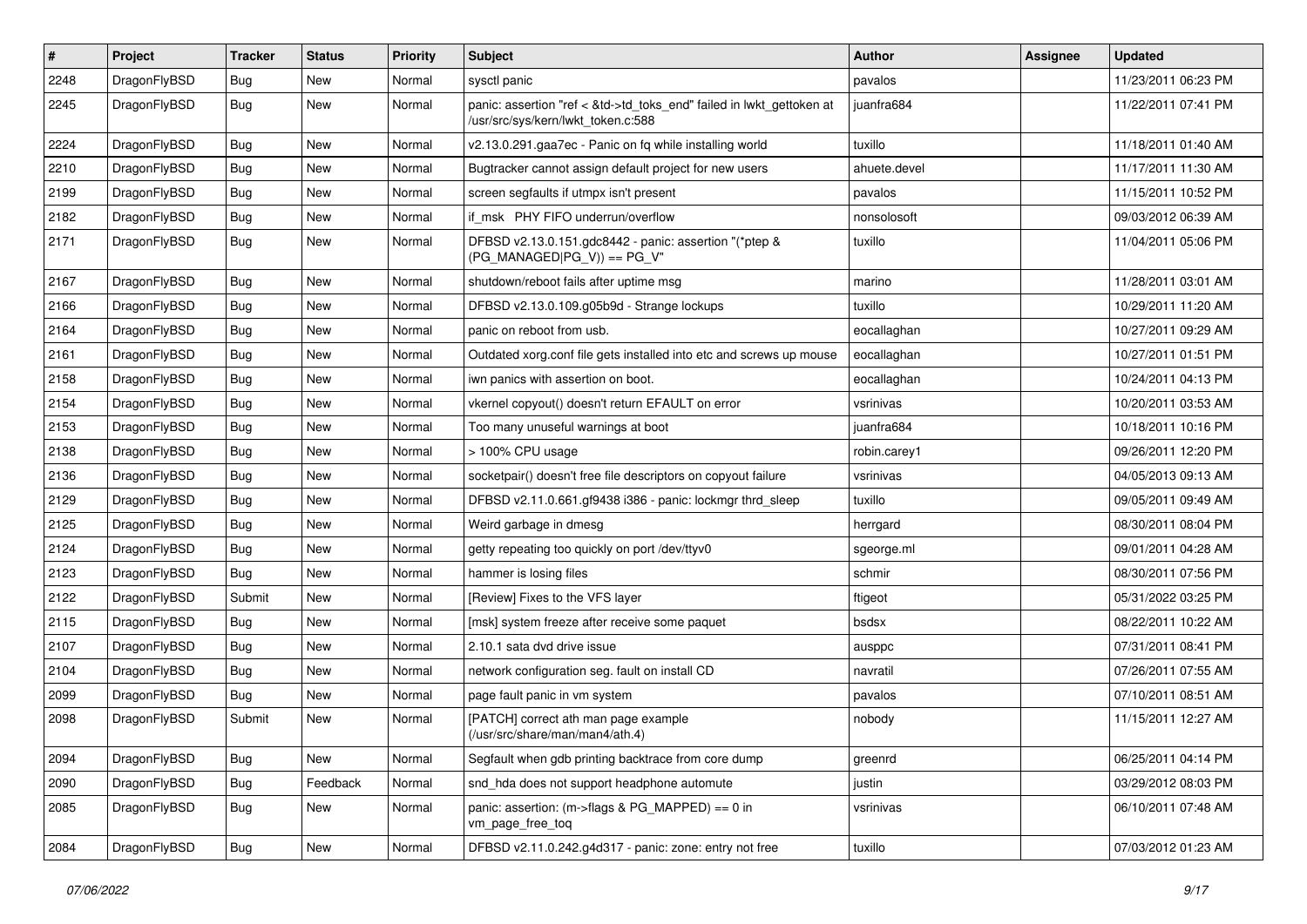| $\sharp$ | Project      | <b>Tracker</b> | <b>Status</b> | <b>Priority</b> | Subject                                                                        | <b>Author</b>      | <b>Assignee</b> | <b>Updated</b>      |
|----------|--------------|----------------|---------------|-----------------|--------------------------------------------------------------------------------|--------------------|-----------------|---------------------|
| 2082     | DragonFlyBSD | Bug            | New           | Normal          | dfbsd 2.10.1 amd64 - mc port build error with 'bmake bin-install'              | sun-doctor         |                 | 05/25/2011 07:18 PM |
| 2081     | DragonFlyBSD | Bug            | Feedback      | Normal          | Panic on device "detach" / "failure"                                           | vsrinivas          |                 | 02/29/2012 07:11 AM |
| 2080     | DragonFlyBSD | <b>Bug</b>     | New           | Normal          | panic: lockmgr thrd_sleep: called from interrupt, ipi, or hard code<br>section | rumcic             |                 | 05/30/2011 05:06 PM |
| 2078     | DragonFlyBSD | <b>Bug</b>     | New           | Normal          | DFBSD i386 v2.11.0.201.g3ed2f - Panic during installworld into a<br>vn0 device | tuxillo            |                 | 05/19/2011 07:50 PM |
| 2077     | DragonFlyBSD | Bug            | New           | Normal          | USB devices conflicting                                                        | srussell           |                 | 05/17/2011 05:12 PM |
| 2075     | DragonFlyBSD | Bug            | <b>New</b>    | Normal          | pflogd on x86 64                                                               | fanch              |                 | 05/16/2011 04:04 PM |
| 2072     | DragonFlyBSD | <b>Bug</b>     | New           | Normal          | Fatal trap 12: stopped at lwkt_send_ipiq3                                      | rumcic             |                 | 05/17/2011 04:12 AM |
| 2067     | DragonFlyBSD | Bug            | <b>New</b>    | Normal          | sound/pcm: "play interrupt timeout, channel dead"                              | matthiasr          |                 | 05/11/2021 03:55 AM |
| 2061     | DragonFlyBSD | Bug            | New           | Normal          | USB keyboard boot panic                                                        | sjg                |                 | 05/04/2012 12:20 AM |
| 2055     | DragonFlyBSD | Bug            | <b>New</b>    | Normal          | $ssh + IPV6 + bridge \Rightarrow$ connection freezes                           | steve              |                 | 04/24/2011 07:13 PM |
| 2052     | DragonFlyBSD | <b>Bug</b>     | New           | Normal          | Kernel panic: CPU APIC ID out of range                                         | Anonymous          |                 | 05/02/2011 11:06 AM |
| 2051     | DragonFlyBSD | Bug            | <b>New</b>    | Normal          | No ipv6 lan route entry created on 2.10                                        | ftigeot            |                 | 04/21/2011 10:37 AM |
| 2048     | DragonFlyBSD | Bug            | <b>New</b>    | Normal          | panic: ffs_sync: rofs mod                                                      | pavalos            |                 | 04/12/2011 05:45 AM |
| 2045     | DragonFlyBSD | <b>Bug</b>     | <b>New</b>    | Normal          | ral(4): Fatal trap 12: page fault while in kernel mode (two panics)            | herrgard           |                 | 11/03/2011 05:34 PM |
| 2042     | DragonFlyBSD | Bug            | New           | Normal          | kernel panic, when run boot0cfg                                                | sepherosa          |                 | 05/31/2022 03:01 PM |
| 2013     | DragonFlyBSD | Bug            | In Progress   | Normal          | oversized DMA request loop                                                     | josepht            |                 | 05/11/2021 04:06 AM |
| 2008     | DragonFlyBSD | <b>Bug</b>     | <b>New</b>    | Normal          | lwkt_setcpu_remote: td->td_flags 00800621 console flood                        | pavalos            |                 | 03/06/2011 09:37 PM |
| 2004     | DragonFlyBSD | Bug            | New           | Normal          | LWKT WAIT IPIQ panic                                                           | steve              |                 | 03/08/2011 05:46 PM |
| 1990     | DragonFlyBSD | <b>Bug</b>     | <b>New</b>    | Normal          | /mnt too large to mount                                                        | peur.neu           |                 | 02/16/2011 11:24 PM |
| 1984     | DragonFlyBSD | Bug            | New           | Normal          | hammer mount fails after crash - HAMMER: FIFO record bad head<br>signature     | thomas.nikolajsen  |                 | 03/08/2011 06:57 PM |
| 1975     | DragonFlyBSD | <b>Bug</b>     | <b>New</b>    | Normal          | Applications seg fault in select() and poll()                                  | rumcic             |                 | 05/31/2022 02:58 PM |
| 1961     | DragonFlyBSD | Bug            | New           | Normal          | Can't create dump from DDB                                                     | shamaz             |                 | 01/29/2011 09:02 PM |
| 1959     | DragonFlyBSD | <b>Bug</b>     | New           | Normal          | DFBSD v2.9.1.422.gc98f2 - Panic during boot - IPv6 and PF                      | tuxillo            |                 | 01/13/2011 03:37 AM |
| 1951     | DragonFlyBSD | Bug            | <b>New</b>    | Normal          | dma_timeouts at phyaddr on a good hdd                                          | peur.neu           |                 | 01/04/2011 07:12 AM |
| 1949     | DragonFlyBSD | Bug            | New           | Normal          | iwn panic                                                                      | pavalos            |                 | 01/30/2011 03:21 AM |
| 1944     | DragonFlyBSD | Bug            | <b>New</b>    | Normal          | panic: backing_object 0xdea7b258 was somehow re-referenced<br>during collapse! | sepherosa          |                 | 12/27/2010 02:06 AM |
| 1943     | DragonFlyBSD | <b>Bug</b>     | <b>New</b>    | Normal          | hammer assertion panic                                                         | peter              |                 | 12/27/2010 12:45 AM |
| 1942     | DragonFlyBSD | <b>Bug</b>     | New           | Normal          | locking against myself in getcacheblk()?                                       | qhwt.dfly          |                 | 05/31/2022 02:15 PM |
| 1941     | DragonFlyBSD | <b>Bug</b>     | New           | Normal          | wlan config crash                                                              | abandon.every.hope |                 | 12/24/2010 07:54 PM |
| 1939     | DragonFlyBSD | <b>Bug</b>     | New           | Normal          | Panic on nightly build and stress test box                                     | lentferj           |                 | 12/18/2010 08:41 AM |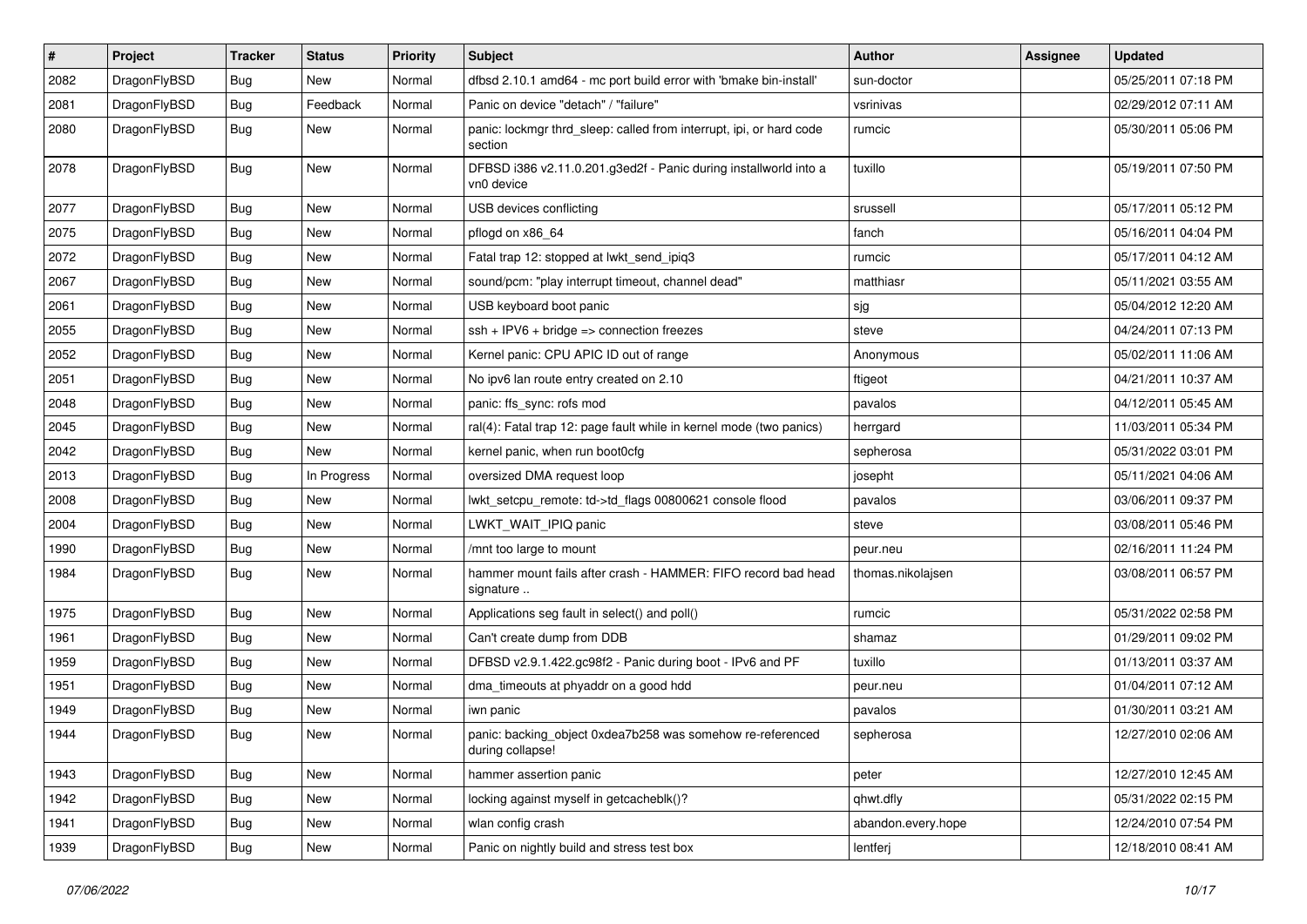| #    | Project      | <b>Tracker</b> | <b>Status</b> | <b>Priority</b> | <b>Subject</b>                                                                                                                                                                                    | <b>Author</b>    | <b>Assignee</b> | <b>Updated</b>      |
|------|--------------|----------------|---------------|-----------------|---------------------------------------------------------------------------------------------------------------------------------------------------------------------------------------------------|------------------|-----------------|---------------------|
| 1935 | DragonFlyBSD | Bug            | <b>New</b>    | Normal          | mouse does not work after switching between x and console                                                                                                                                         | shamaz           |                 | 12/13/2010 10:06 AM |
| 1923 | DragonFlyBSD | Bug            | <b>New</b>    | Normal          | Abysmal NFS performance with IPv6                                                                                                                                                                 | ftigeot          |                 | 12/05/2010 09:34 PM |
| 1917 | DragonFlyBSD | Bug            | New           | Normal          | panic: assertion: (RB_EMPTY(&ip->rec_tree) && (ip->flags &<br>HAMMER INODE XDIRTY) == 0)    (!RB EMPTY(&ip->rec tree)<br>&& (ip->flags & HAMMER_INODE_XDIRTY) != 0) in<br>hammer_flush_inode_done | qhwt.dfly        |                 | 11/24/2010 03:23 AM |
| 1916 | DragonFlyBSD | Bug            | <b>New</b>    | Normal          | Constant crashes on x86_64 with UFS                                                                                                                                                               | lentferj         |                 | 11/21/2010 07:40 PM |
| 1913 | DragonFlyBSD | Bug            | New           | Normal          | panic: assertion: ip->flush_state != HAMMER_FST_FLUSH in<br>hammer_flush_inode_core                                                                                                               | swildner         |                 | 11/20/2010 05:27 PM |
| 1907 | DragonFlyBSD | <b>Bug</b>     | <b>New</b>    | Normal          | Hammer crash in hammer_flusher_flush()                                                                                                                                                            | swildner         |                 | 11/11/2010 05:07 AM |
| 1899 | DragonFlyBSD | <b>Bug</b>     | <b>New</b>    | Normal          | Keyboard doesn't work                                                                                                                                                                             | fransm           |                 | 05/15/2022 03:32 PM |
| 1884 | DragonFlyBSD | Bug            | New           | Normal          | System completely freezes while listening music (devbuf: malloc<br>limit exceeded)                                                                                                                | shamaz           |                 | 01/24/2011 05:00 PM |
| 1877 | DragonFlyBSD | <b>Bug</b>     | <b>New</b>    | Normal          | Freeze during 1st hammer cleanup after new install                                                                                                                                                | elekktretterr    |                 | 05/15/2022 11:43 AM |
| 1874 | DragonFlyBSD | Bug            | <b>New</b>    | Normal          | mpd listening on all IPs, accepting only on one                                                                                                                                                   | rumcic           |                 | 05/08/2011 01:01 PM |
| 1873 | DragonFlyBSD | <b>Bug</b>     | <b>New</b>    | Normal          | Panic upon usb mouse detach and reattaching                                                                                                                                                       | rumcic           |                 | 02/01/2011 09:53 AM |
| 1867 | DragonFlyBSD | Bug            | <b>New</b>    | Normal          | it(4) motherboard and fan problems                                                                                                                                                                | tuxillo          |                 | 07/08/2011 10:48 AM |
| 1861 | DragonFlyBSD | Bug            | New           | Normal          | panic via kprintf (lockmgr called in a hard section)                                                                                                                                              | vsrinivas        |                 | 10/11/2010 12:56 AM |
| 1860 | DragonFlyBSD | <b>Bug</b>     | Feedback      | Normal          | Panic while creating UFS fs on vn(4) for initrd                                                                                                                                                   | matthias         |                 | 02/29/2012 07:16 AM |
| 1850 | DragonFlyBSD | Bug            | <b>New</b>    | Normal          | volume-add on hammer root fs panic                                                                                                                                                                | Johannes.Hofmann |                 | 04/18/2019 04:27 AM |
| 1836 | DragonFlyBSD | Bug            | <b>New</b>    | Normal          | Incorrect TCP checksum show up in tcpdump                                                                                                                                                         | robgar1          |                 | 05/15/2022 11:22 AM |
| 1826 | DragonFlyBSD | <b>Bug</b>     | New           | Normal          | panic during boot: assertion so->so_port  in tcp_input                                                                                                                                            | ftigeot          |                 | 05/15/2022 11:05 AM |
| 1824 | DragonFlyBSD | Bug            | Feedback      | Normal          | kernel panic, x86, 2.7.3.859.ge5104                                                                                                                                                               | akirchhoff135014 |                 | 03/10/2013 07:49 AM |
| 1818 | DragonFlyBSD | <b>Bug</b>     | <b>New</b>    | Normal          | panic: Bad tailq NEXT (kqueue issue ?)                                                                                                                                                            | ftigeot          |                 | 05/15/2022 11:40 AM |
| 1786 | DragonFlyBSD | Bug            | <b>New</b>    | Normal          | Calling NULL function pointer initiates panic loop                                                                                                                                                | sjg              |                 | 10/11/2010 05:28 PM |
| 1774 | DragonFlyBSD | Bug            | <b>New</b>    | Normal          | New IP header cleanup branch available for testing                                                                                                                                                | dillon           |                 | 05/15/2022 10:59 AM |
| 1749 | DragonFlyBSD | <b>Bug</b>     | In Progress   | Normal          | HAMMER fsstress panic in hammer_flush_inode_core<br>'ip->flush_state != HAMMER_FST_FLUSH'                                                                                                         | vsrinivas        |                 | 05/11/2021 04:06 AM |
| 1745 | DragonFlyBSD | <b>Bug</b>     | Feedback      | Normal          | kmalloc panic                                                                                                                                                                                     | josepht          |                 | 05/11/2021 04:05 AM |
| 1744 | DragonFlyBSD | Bug            | In Progress   | Normal          | HAMMER fsstress panic in hammer setup child callback                                                                                                                                              | vsrinivas        |                 | 05/11/2021 04:05 AM |
| 1727 | DragonFlyBSD | Bug            | Feedback      | Normal          | CD boot panic (2.6.1) (usb?)                                                                                                                                                                      | kiril            |                 | 05/15/2022 05:10 AM |
| 1718 | DragonFlyBSD | <b>Bug</b>     | Feedback      | Normal          | IDE disk drive not detected by x86_64 2.6.1 Live CD                                                                                                                                               | bcox             |                 | 11/27/2021 08:25 AM |
| 1717 | DragonFlyBSD | Bug            | Feedback      | Normal          | HAMMER panic in hammer_cursor_down()                                                                                                                                                              | josepht1         |                 | 05/11/2021 04:05 AM |
| 1695 | DragonFlyBSD | <b>Bug</b>     | New           | Normal          | NFS-related system breakdown                                                                                                                                                                      | Anonymous        |                 | 04/10/2014 12:35 AM |
| 1672 | DragonFlyBSD | Bug            | Feedback      | Normal          | panic (trap 12) around btree_search() in 2.4.1-RELEASE                                                                                                                                            | floid            |                 | 01/19/2015 03:36 AM |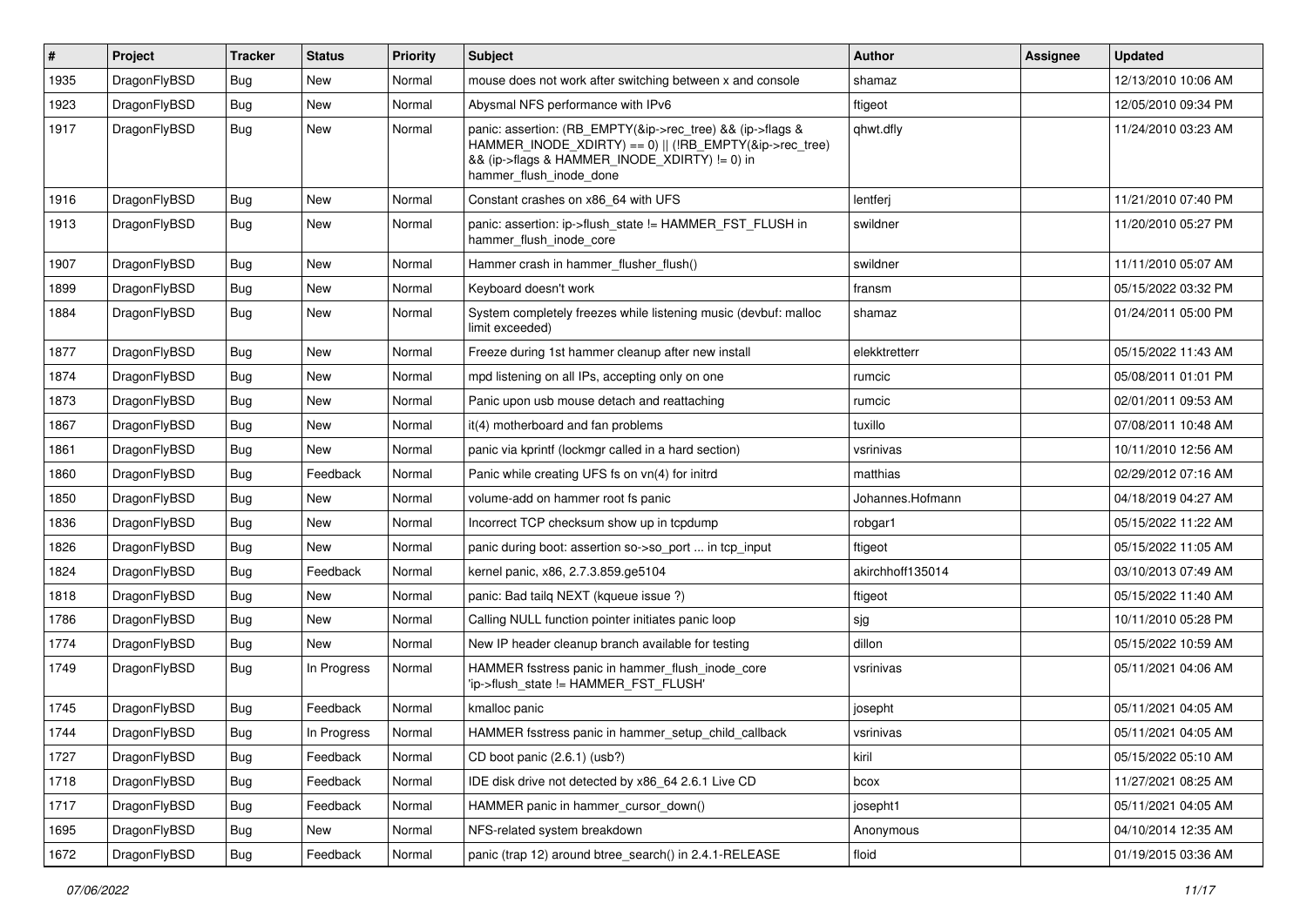| $\vert$ # | Project      | <b>Tracker</b> | <b>Status</b> | <b>Priority</b> | <b>Subject</b>                                                                                                                                            | <b>Author</b> | Assignee | <b>Updated</b>      |
|-----------|--------------|----------------|---------------|-----------------|-----------------------------------------------------------------------------------------------------------------------------------------------------------|---------------|----------|---------------------|
| 1669      | DragonFlyBSD | <b>Bug</b>     | In Progress   | Normal          | Drive wont open using button                                                                                                                              | elekktretterr |          | 02/29/2012 12:05 PM |
| 1668      | DragonFlyBSD | <b>Bug</b>     | Feedback      | Normal          | Power button not working                                                                                                                                  | elekktretterr |          | 03/10/2013 06:22 AM |
| 1661      | DragonFlyBSD | <b>Bug</b>     | In Progress   | Normal          | panic on password entry mount smb filesystem                                                                                                              | vsrinivas     |          | 11/27/2021 08:29 AM |
| 1634      | DragonFlyBSD | Bug            | New           | Normal          | panic: spin lock: 0xe4ad1320, indefinitive wait!                                                                                                          | elekktretterr |          | 01/19/2015 03:21 AM |
| 1618      | DragonFlyBSD | <b>Bug</b>     | Feedback      | Normal          | collision for 'struct pmap' when using RPC and <sys user.h=""></sys>                                                                                      | carenas       |          | 05/11/2021 04:05 AM |
| 1613      | DragonFlyBSD | <b>Bug</b>     | Feedback      | Normal          | USB Keyboard not working on master                                                                                                                        | elekktretterr |          | 05/11/2021 04:05 AM |
| 1594      | DragonFlyBSD | <b>Bug</b>     | <b>New</b>    | Normal          | Kernel panic during boot from Live CD on Dell E6400                                                                                                       | bodie         |          | 05/11/2021 03:54 AM |
| 1592      | DragonFlyBSD | Bug            | Feedback      | Normal          | AcpiOSUnmapMemory: Warning, deallocation did not track<br>allocation.                                                                                     | eocallaghan   |          | 06/02/2014 07:45 AM |
| 1591      | DragonFlyBSD | Bug            | Feedback      | Normal          | Lenovo X301 hangs with AHCI Driver CMD TIMEOUT<br>STS=d0 <bsy></bsy>                                                                                      | eocallaghan   |          | 05/11/2021 04:05 AM |
| 1580      | DragonFlyBSD | <b>Bug</b>     | Feedback      | Normal          | Panic (Fatal trap 12: page fault while in kernel mode) while playing<br>with pf and netif names                                                           | rumcic        |          | 12/21/2018 01:21 AM |
| 1577      | DragonFlyBSD | <b>Bug</b>     | Feedback      | Normal          | panic: assertion: leaf->base.obj_id == ip->obj_id in<br>hammer_ip_delete_range                                                                            | qhwt+dfly     |          | 05/11/2021 04:01 AM |
| 1563      | DragonFlyBSD | <b>Bug</b>     | Feedback      | Normal          | reset(1) doesn't reset terminal to the defaults                                                                                                           | hasso         |          | 03/10/2013 04:17 AM |
| 1560      | DragonFlyBSD | <b>Bug</b>     | Feedback      | Normal          | Unable to modify partition table on ThinkPad T61p during install                                                                                          | rehsack       |          | 01/15/2015 08:57 AM |
| 1559      | DragonFlyBSD | <b>Bug</b>     | <b>New</b>    | Normal          | kernel trap                                                                                                                                               | phma          |          | 11/27/2021 08:43 AM |
| 1525      | DragonFlyBSD | <b>Bug</b>     | <b>New</b>    | Normal          | boehm-gc problems                                                                                                                                         | hasso         |          | 10/13/2012 07:13 PM |
| 1521      | DragonFlyBSD | <b>Bug</b>     | Feedback      | Normal          | amd64 2.4 livecd won't mount root at boot                                                                                                                 | bolapara      |          | 01/28/2018 03:45 AM |
| 1502      | DragonFlyBSD | <b>Bug</b>     | In Progress   | Normal          | Lock while deleting files from nohistory HAMMER directories                                                                                               | hasso         |          | 03/10/2013 04:28 AM |
| 1489      | DragonFlyBSD | <b>Bug</b>     | Feedback      | Normal          | panic: ufs dirbad: bad dir                                                                                                                                | rumcic        |          | 03/10/2013 04:34 AM |
| 1486      | DragonFlyBSD | Bug            | Feedback      | Normal          | Interrupt storm related to SATA DVD device                                                                                                                | hasso         |          | 05/11/2021 04:01 AM |
| 1481      | DragonFlyBSD | Bug            | Feedback      | Normal          | panic: assertion: kva_p(buf) in soopt_from_kbuf (after ipfw pipe<br>show, 2.2.1-R)                                                                        | combiner      |          | 05/11/2021 04:01 AM |
| 1463      | DragonFlyBSD | Bug            | New           | Normal          | Mountroot before drives are initialized                                                                                                                   | elekktretterr |          | 12/07/2010 01:30 PM |
| 1456      | DragonFlyBSD | <b>Bug</b>     | Feedback      | Normal          | Microsoft wireless desktop problems                                                                                                                       | elekktretterr |          | 01/15/2015 08:34 AM |
| 1454      | DragonFlyBSD | <b>Bug</b>     | Feedback      | Normal          | Unable to boot from external USB DVD drive                                                                                                                | elekktretterr |          | 05/11/2021 04:01 AM |
| 1448      | DragonFlyBSD | <b>Bug</b>     | Feedback      | Normal          | panic: assertion: _tp->tt_msg->tt_cpuid == mycpuid in<br>tcp_callout_active tcp_output tcp_usr_send netmsg_pru_send<br>netmsg_service tcpmsg_service_loop | dillon        |          | 05/11/2021 04:00 AM |
| 1429      | DragonFlyBSD | Bug            | Feedback      | Normal          | vkernel bug - "mfree: m->m_nextpkt != NULL"                                                                                                               | dillon        |          | 05/11/2021 04:00 AM |
| 1398      | DragonFlyBSD | Submit         | In Progress   | Normal          | hdestroy(3) restricts hash key to point to malloc'ed space                                                                                                | Anonymous     |          | 08/20/2021 04:06 PM |
| 1387      | DragonFlyBSD | <b>Bug</b>     | Feedback      | Normal          | zero-size malloc and ps: kvm_getprocs: Bad address                                                                                                        | qhwt+dfly     |          | 05/11/2021 04:00 AM |
| 1368      | DragonFlyBSD | <b>Bug</b>     | In Progress   | Normal          | suspend signal race?                                                                                                                                      | qhwt+dfly     |          | 05/11/2021 03:51 AM |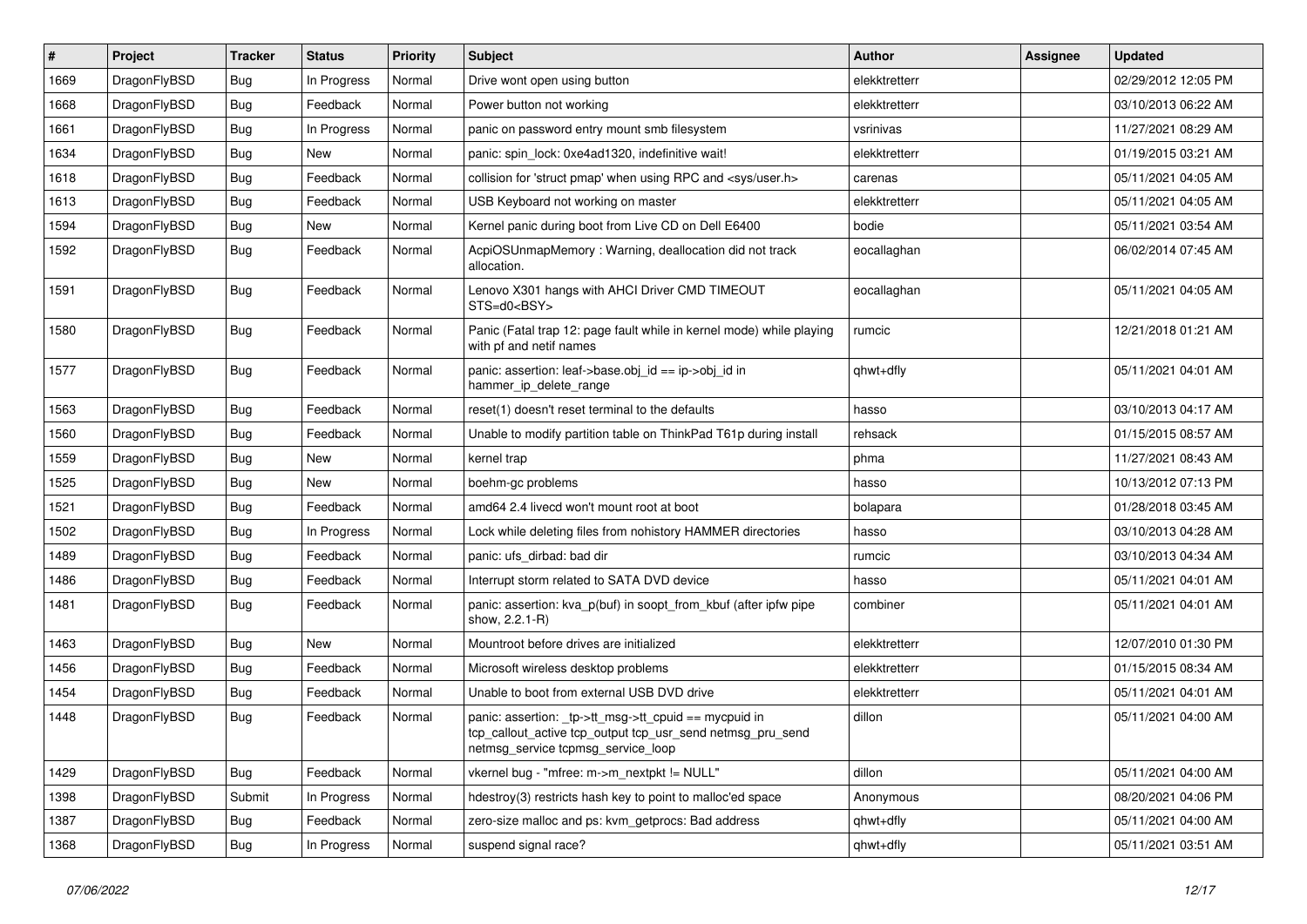| $\sharp$ | Project      | <b>Tracker</b> | <b>Status</b> | <b>Priority</b> | Subject                                                                      | Author         | Assignee | <b>Updated</b>      |
|----------|--------------|----------------|---------------|-----------------|------------------------------------------------------------------------------|----------------|----------|---------------------|
| 1336     | DragonFlyBSD | <b>Bug</b>     | In Progress   | Normal          | Still looking for reports of missed directory entries w/ HAMMER              | dillon         |          | 05/11/2021 04:00 AM |
| 1332     | DragonFlyBSD | <b>Bug</b>     | Feedback      | Normal          | DFBSD 2.2 - Booting usbcdrom/usbsticks on thinkpad hangs on<br>"BTX Halted"  | tuxillo        |          | 05/11/2021 04:00 AM |
| 1330     | DragonFlyBSD | <b>Bug</b>     | Feedback      | Normal          | Hammer, usb disk, SYNCHRONIZE CACHE failure                                  | josepht        |          | 06/02/2014 04:56 AM |
| 1307     | DragonFlyBSD | <b>Bug</b>     | In Progress   | Normal          | hammer tid -2 shows unexpected result                                        | corecode       |          | 10/18/2016 05:29 PM |
| 1282     | DragonFlyBSD | <b>Bug</b>     | Feedback      | Normal          | panic (trap 12) when booting SMP kernel on Atom 330 (dual core)              | tomaz.borstnar |          | 05/11/2021 04:00 AM |
| 1250     | DragonFlyBSD | <b>Bug</b>     | Feedback      | Normal          | Panic upon plugging an USB flash drive into the machine                      | rumcic         |          | 03/10/2013 05:17 AM |
| 1249     | DragonFlyBSD | <b>Bug</b>     | Feedback      | Normal          | panic: ffs vfree: freeing free inode                                         | rumcic         |          | 03/10/2013 05:13 AM |
| 1246     | DragonFlyBSD | <b>Bug</b>     | New           | Normal          | bad resolution (monitor desync) with livedvd                                 | Przem0l        |          | 02/18/2014 06:29 AM |
| 1218     | DragonFlyBSD | <b>Bug</b>     | In Progress   | Normal          | panic: assertion: error == 0 in hammer_start_transaction                     | rumcic         |          | 05/11/2021 04:00 AM |
| 1194     | DragonFlyBSD | <b>Bug</b>     | <b>New</b>    | Normal          | SCSI errors while trying to copy photos from my camera                       | elekktretterr  |          | 01/14/2015 04:39 PM |
| 1193     | DragonFlyBSD | <b>Bug</b>     | New           | Normal          | kernel doesn't recognize cdrom drive                                         | nonsolosoft    |          | 01/25/2014 09:11 PM |
| 1192     | DragonFlyBSD | Submit         | <b>New</b>    | Normal          | KKASSERTs in sys/kern/uipc_{msg,socket}.c are too strict                     | rumcic         |          | 05/11/2021 04:07 AM |
| 1181     | DragonFlyBSD | <b>Bug</b>     | In Progress   | Normal          | ACX111 panic                                                                 | elekktretterr  |          | 05/11/2021 04:00 AM |
| 1144     | DragonFlyBSD | <b>Bug</b>     | Feedback      | Normal          | Incorrect clock under KVM                                                    | msylvan        |          | 03/09/2013 01:17 PM |
| 1101     | DragonFlyBSD | <b>Bug</b>     | Feedback      | Normal          | ohci related panic                                                           | polachok       |          | 05/11/2021 04:00 AM |
| 989      | DragonFlyBSD | <b>Bug</b>     | <b>New</b>    | Normal          | installer/fdisk trouble with wrapped values                                  | Discodestrover |          | 02/18/2014 06:27 AM |
| 979      | DragonFlyBSD | <b>Bug</b>     | Feedback      | Normal          | Failure-prone USB mass storage (SB600? msdosfs? CAM?)                        | floid          |          | 01/15/2015 08:38 AM |
| 846      | DragonFlyBSD | <b>Bug</b>     | Feedback      | Normal          | USB bugs:usb mouse can't used!                                               | frankning      |          | 01/15/2015 08:36 AM |
| 806      | DragonFlyBSD | <b>Bug</b>     | Feedback      | Normal          | boot error on MacBook                                                        | tralamazza     |          | 06/04/2022 05:28 AM |
| 604      | DragonFlyBSD | <b>Bug</b>     | In Progress   | Normal          | 1.8.1-RELEASE - clock runs fast on mainboard ASUS P5A-B                      | yeti           |          | 05/11/2021 03:55 AM |
| 570      | DragonFlyBSD | <b>Bug</b>     | Feedback      | Normal          | 1.8.x: ACPI problems                                                         | qhwt+dfly      |          | 06/02/2014 03:45 AM |
| 331      | DragonFlyBSD | <b>Bug</b>     | In Progress   | Normal          | ftpsesame (aka Bridging S01E03)                                              | bastyaelvtars  |          | 03/09/2013 12:28 PM |
| 243      | DragonFlyBSD | <b>Bug</b>     | Feedback      | Normal          | weird behavior in the shell                                                  | swildner       |          | 05/31/2022 02:51 PM |
| 2353     | DragonFlyBSD | <b>Bug</b>     | In Progress   | Normal          | panic: assertion "gd->gd_spinlocks_wr == 0" failed in<br>bsd4 schedulerclock | jaydg          | alexh    | 11/28/2012 01:57 AM |
| 2100     | DragonFlyBSD | <b>Bug</b>     | Feedback      | Normal          | devfs related panic                                                          | sepherosa      | alexh    | 07/10/2011 02:29 PM |
| 1430     | DragonFlyBSD | <b>Bug</b>     | New           | Normal          | Buggy w(1)?                                                                  | hasso          | alexh    | 11/24/2010 08:09 AM |
| 3154     | DragonFlyBSD | Submit         | New           | Normal          | Update serial handling in bootloader                                         | ddegroot       | dillon   | 11/06/2018 11:21 PM |
| 2819     | DragonFlyBSD | <b>Bug</b>     | In Progress   | Normal          | Random micro system freezes after a week of uptime                           | ftigeot        | dillon   | 08/16/2015 08:46 PM |
| 2092     | DragonFlyBSD | <b>Bug</b>     | New           | Normal          | Panic: Bad link elm 0x next->prev != elm                                     | masterblaster  | dillon   | 12/04/2011 12:49 PM |
| 2037     | DragonFlyBSD | <b>Bug</b>     | Feedback      | Normal          | Panic Bad link elm while building packages                                   | ftigeot        | dillon   | 04/21/2011 07:20 AM |
| 1411     | DragonFlyBSD | <b>Bug</b>     | Feedback      | Normal          | Burning doesn't work with ahci(4)                                            | hasso          | dillon   | 05/11/2021 04:00 AM |
| 3031     | DragonFlyBSD | Submit         | In Progress   | Normal          | Update drm/radeon to Linux 4.7.10 as much as possible                        | davshao        | ftigeot  | 08/19/2021 12:33 PM |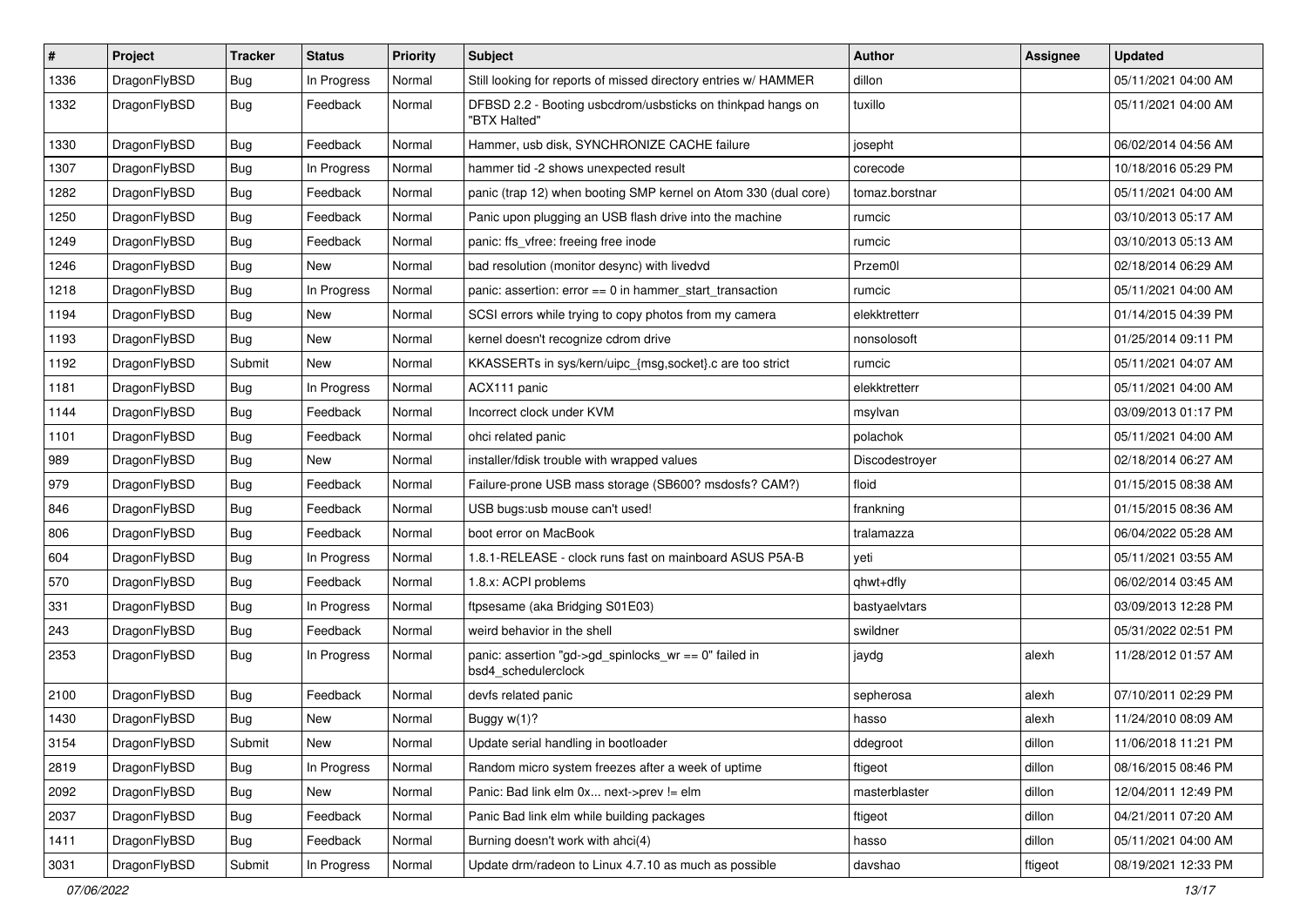| ∦    | Project      | <b>Tracker</b> | <b>Status</b> | <b>Priority</b> | Subject                                                                                                                                                  | <b>Author</b>    | <b>Assignee</b> | <b>Updated</b>      |
|------|--------------|----------------|---------------|-----------------|----------------------------------------------------------------------------------------------------------------------------------------------------------|------------------|-----------------|---------------------|
| 1593 | DragonFlyBSD | <b>Bug</b>     | Feedback      | Normal          | panic: assertion: ccb == ap->ap_err_ccb in ahci_put_err_ccb                                                                                              | ftigeot          | ftigeot         | 05/15/2022 05:09 AM |
| 1964 | DragonFlyBSD | <b>Bug</b>     | New           | Normal          | iwn (panic assertion : wlan assert serialized)                                                                                                           | sjmm.ptr         | josepht         | 02/01/2011 12:57 PM |
| 1946 | DragonFlyBSD | <b>Bug</b>     | New           | Normal          | ieee80211 panic                                                                                                                                          | pavalos          | josepht         | 01/27/2011 06:00 PM |
| 1969 | DragonFlyBSD | <b>Bug</b>     | New           | Normal          | pf-related network problem                                                                                                                               | pavalos          | lentferj        | 02/01/2011 06:57 PM |
| 2549 | DragonFlyBSD | <b>Bug</b>     | In Progress   | Normal          | netgraph7: Kernel page fault.                                                                                                                            | russiane39       | nant            | 05/10/2013 11:20 PM |
| 2822 | DragonFlyBSD | <b>Bug</b>     | New           | Normal          | USB 3.0 stick throws "reading primary partition table: error<br>accessing offset 000[] for 152" error, while the stick works on any<br>other OS I tested | revuwa           | profmakx        | 06/29/2015 05:56 AM |
| 2746 | DragonFlyBSD | <b>Bug</b>     | New           | Normal          | some fraction of xterms started from the xmonad window manager<br>get killed with SIGALRM                                                                | isenmann         | profmakx        | 12/28/2014 02:51 AM |
| 168  | DragonFlyBSD | <b>Bug</b>     | In Progress   | Normal          | Livelocked limit engaged while trying to setup IPW wireless                                                                                              | mschacht         | sepherosa       | 05/11/2021 04:05 AM |
| 1769 | DragonFlyBSD | <b>Bug</b>     | New           | Normal          | panic: assertion: _tp->tt_msg->tt_cpuid == mycpuid in<br>tcp callout active                                                                              | pavalos          | sjg             | 05/15/2022 11:07 AM |
| 1302 | DragonFlyBSD | <b>Bug</b>     | In Progress   | Normal          | Checkpoint regression?                                                                                                                                   | sjg              | sjg             | 07/10/2013 05:22 PM |
| 2585 | DragonFlyBSD | Bug            | New           | Normal          | Dfly 3.4.3 on ESXi 5.1, HP Smart Array P410 passthrough<br>recognised, but not functioning                                                               | yggdrasil        | swildner        | 05/09/2022 08:14 AM |
| 2265 | DragonFlyBSD | <b>Bug</b>     | New           | Normal          | mbsrtowcs does not properly handle invalid mbstate t in ps                                                                                               | c.turner1        | swildner        | 01/10/2012 07:56 PM |
| 341  | DragonFlyBSD | <b>Bug</b>     | <b>New</b>    | Normal          | Vinum erroneously repors devices as busy                                                                                                                 | corecode         | swildner        | 01/21/2012 04:50 AM |
| 3318 | DragonFlyBSD | <b>Bug</b>     | In Progress   | Normal          | Segmenation fault when a process resumed with checkpt exits                                                                                              | zabolekar        | tuxillo         | 06/18/2022 08:24 AM |
| 3314 | DragonFlyBSD | <b>Bug</b>     | New           | Normal          | Bring virtio console(4) from FreeBSD                                                                                                                     | tuxillo          | tuxillo         | 05/29/2022 08:24 AM |
| 3295 | DragonFlyBSD | Bug            | In Progress   | Normal          | Adapt devel/libvirt for nvmm                                                                                                                             | tuxillo          | tuxillo         | 11/03/2021 04:56 PM |
| 3160 | DragonFlyBSD | Submit         | In Progress   | Normal          | State the implementation difference in pkill/pgrep manual                                                                                                | sevan            | tuxillo         | 06/03/2022 05:15 PM |
| 3145 | DragonFlyBSD | Submit         | In Progress   | Normal          | Update libelf to FreeBSD 12 current and build as base library usable<br>by ports                                                                         | davshao          | tuxillo         | 08/20/2021 03:58 PM |
| 3028 | DragonFlyBSD | Bug            | In Progress   | Normal          | installer: confusion of set/get disk encryption passphrase dialogs                                                                                       | liweitianux      | tuxillo         | 06/03/2022 05:13 PM |
| 2717 | DragonFlyBSD | Submit         | Feedback      | Normal          | Out of range numeric handling                                                                                                                            | dclink           | tuxillo         | 05/11/2021 04:08 AM |
| 2496 | DragonFlyBSD | Bug            | <b>New</b>    | Normal          | NTFS malloc limit exceeded                                                                                                                               | plasmob          | tuxillo         | 02/19/2013 08:47 AM |
| 2438 | DragonFlyBSD | Submit         | Feedback      | Normal          | <b>TRIM</b> fixes                                                                                                                                        | Anonymous        | tuxillo         | 05/11/2021 03:45 AM |
| 2416 | DragonFlyBSD | <b>Bug</b>     | <b>New</b>    | Normal          | ".' entry can be removed on mounted nfs filesystem                                                                                                       | ftigeot          | tuxillo         | 06/03/2014 04:40 AM |
| 2358 | DragonFlyBSD | <b>Bug</b>     | In Progress   | Normal          | DFBSD v3.0.2.32.g928ca - panic: hammer: insufficient undo FIFO<br>space!                                                                                 | tuxillo          | tuxillo         | 05/10/2021 02:50 AM |
| 1921 | DragonFlyBSD | Bug            | In Progress   | Normal          | we miss mlockall                                                                                                                                         | alexh            | tuxillo         | 06/18/2022 04:08 AM |
| 1876 | DragonFlyBSD | Bug            | New           | Normal          | devfs in jail + logging out from console(ttyv1+) -> panic                                                                                                | qhwt.dfly        | tuxillo         | 05/31/2022 03:24 PM |
| 1700 | DragonFlyBSD | Submit         | In Progress   | Normal          | skip boot2 menu on <enter></enter>                                                                                                                       | Johannes.Hofmann | tuxillo         | 05/15/2022 08:35 AM |
| 1587 | DragonFlyBSD | <b>Bug</b>     | Feedback      | Normal          | can't gdb across fork                                                                                                                                    | corecode         | tuxillo         | 05/11/2021 03:54 AM |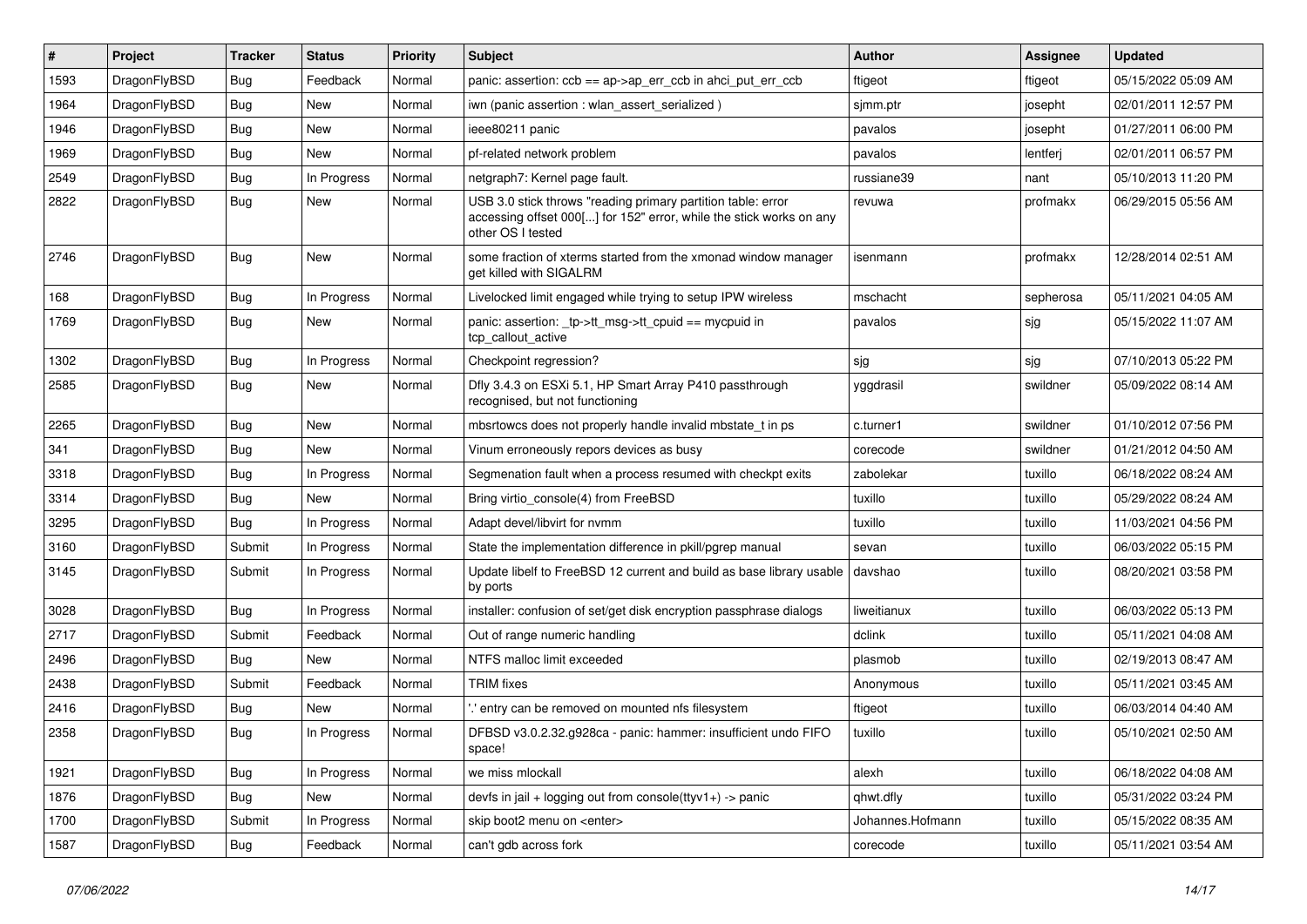| #    | Project      | <b>Tracker</b> | <b>Status</b> | <b>Priority</b> | <b>Subject</b>                                                                               | <b>Author</b>  | Assignee  | Updated             |
|------|--------------|----------------|---------------|-----------------|----------------------------------------------------------------------------------------------|----------------|-----------|---------------------|
| 1584 | DragonFlyBSD | Bug            | In Progress   | Normal          | can't use ssh from jail: debug1: read passphrase: can't open<br>/dev/tty: Device busy        | corecode       | tuxillo   | 05/11/2021 03:53 AM |
| 1583 | DragonFlyBSD | Bug            | In Progress   | Normal          | panic: assertion: cursor->trans->sync lock refs $> 0$ in<br>hammer_recover_cursor            | corecode       | tuxillo   | 05/11/2021 03:53 AM |
| 1579 | DragonFlyBSD | <b>Bug</b>     | Feedback      | Normal          | dfly 2.4.1 does not like HP DL360G4p and Smart Array 6400 with<br>MSA <sub>20</sub>          | tomaz.borstnar | tuxillo   | 06/02/2014 02:44 PM |
| 1556 | DragonFlyBSD | Bug            | <b>New</b>    | Normal          | many processes stuck in "hmrrcm", system unusable                                            | corecode       | tuxillo   | 05/11/2021 03:52 AM |
| 1547 | DragonFlyBSD | Bug            | In Progress   | Normal          | disklabel64 automatic sizing                                                                 | corecode       | tuxillo   | 05/11/2021 03:52 AM |
| 1528 | DragonFlyBSD | <b>Bug</b>     | In Progress   | Normal          | ktrace does not show proper return values for pipe(2)                                        | corecode       | tuxillo   | 05/11/2021 03:52 AM |
| 1475 | DragonFlyBSD | Bug            | In Progress   | Normal          | kernel blocks with low memory and syscons setting a high res mode<br>scrollback              | corecode       | tuxillo   | 05/11/2021 03:52 AM |
| 1474 | DragonFlyBSD | Bug            | <b>New</b>    | Normal          | ithread 1 unexpectedly rescheduled                                                           | corecode       | tuxillo   | 05/11/2021 03:52 AM |
| 1469 | DragonFlyBSD | Bug            | In Progress   | Normal          | Hammer history security concern                                                              | corecode       | tuxillo   | 05/11/2021 03:52 AM |
| 1442 | DragonFlyBSD | Bug            | New           | Normal          | blocking SIGSEGV and triggering a segment violation produces an<br>all CPU consuming process | corecode       | tuxillo   | 05/11/2021 03:52 AM |
| 1440 | DragonFlyBSD | <b>Bug</b>     | <b>New</b>    | Normal          | ptrace/gdb doesn't work after process blocks SIGTRAP                                         | corecode       | tuxillo   | 05/11/2021 03:52 AM |
| 1397 | DragonFlyBSD | Bug            | Feedback      | Normal          | jobs -I output inconsistency when called from script                                         | Anonymous      | tuxillo   | 05/15/2022 05:07 AM |
| 1390 | DragonFlyBSD | <b>Bug</b>     | In Progress   | Normal          | Use id_t type for {get,set}priority()                                                        | Anonymous      | tuxillo   | 07/05/2019 02:18 AM |
| 1293 | DragonFlyBSD | Bug            | New           | Normal          | 2.2.1-REL Installer Request                                                                  | mk             | tuxillo   | 05/11/2021 04:00 AM |
| 1287 | DragonFlyBSD | <b>Bug</b>     | Feedback      | Normal          | altg configuration doesn't work                                                              | corecode       | tuxillo   | 05/11/2021 03:51 AM |
| 1030 | DragonFlyBSD | Bug            | In Progress   | Normal          | msdosfs umount panic                                                                         | corecode       | tuxillo   | 05/11/2021 03:51 AM |
| 998  | DragonFlyBSD | Bug            | In Progress   | Normal          | Unconfiguring a vn while it is mounted                                                       | rumcic         | tuxillo   | 05/11/2021 04:00 AM |
| 911  | DragonFlyBSD | <b>Bug</b>     | Feedback      | Normal          | kldload/kernel linker can exceed malloc reserve and panic system                             | corecode       | tuxillo   | 05/11/2021 03:51 AM |
| 901  | DragonFlyBSD | <b>Bug</b>     | Feedback      | Normal          | route show needs to get data from all cpus                                                   | corecode       | tuxillo   | 05/11/2021 03:50 AM |
| 847  | DragonFlyBSD | <b>Bug</b>     | Feedback      | Normal          | processes getting stuck on mount point                                                       | corecode       | tuxillo   | 05/11/2021 03:50 AM |
| 781  | DragonFlyBSD | Bug            | In Progress   | Normal          | fdisk uses wrong geometry on usb flash drives                                                | corecode       | tuxillo   | 05/11/2021 03:50 AM |
| 742  | DragonFlyBSD | <b>Bug</b>     | In Progress   | Normal          | umount problems with multiple mounts                                                         | corecode       | tuxillo   | 06/25/2022 04:02 AM |
| 731  | DragonFlyBSD | Bug            | New           | Normal          | system freeze on "slice too large"                                                           | corecode       | tuxillo   | 06/25/2022 04:01 AM |
| 3089 | DragonFlyBSD | <b>Bug</b>     | In Progress   | Normal          | vtnet(4) - disable TCP checksum offload by default                                           | ilane          | vadaszi   | 05/11/2021 04:14 AM |
| 2391 | DragonFlyBSD | Bug            | In Progress   | Normal          | System lock with ahci and acpi enabled on ATI RS690 chipset with<br>SMB600 sata controller   | jorisgio       | vadaszi   | 06/03/2015 03:51 PM |
| 2577 | DragonFlyBSD | <b>Bug</b>     | <b>New</b>    | Normal          | virtio-blk iops performance is cpu limited on high end devices                               | $q$ js $278$   | vsrinivas | 08/01/2013 02:28 PM |
| 2370 | DragonFlyBSD | Bug            | New           | Normal          | panic: ffs valloc: dup alloc                                                                 | marino         | vsrinivas | 02/01/2013 09:28 AM |
| 2113 | DragonFlyBSD | Bug            | <b>New</b>    | Normal          | nmalloc threaded program fork leak                                                           | vsrinivas      | vsrinivas | 08/11/2011 07:25 PM |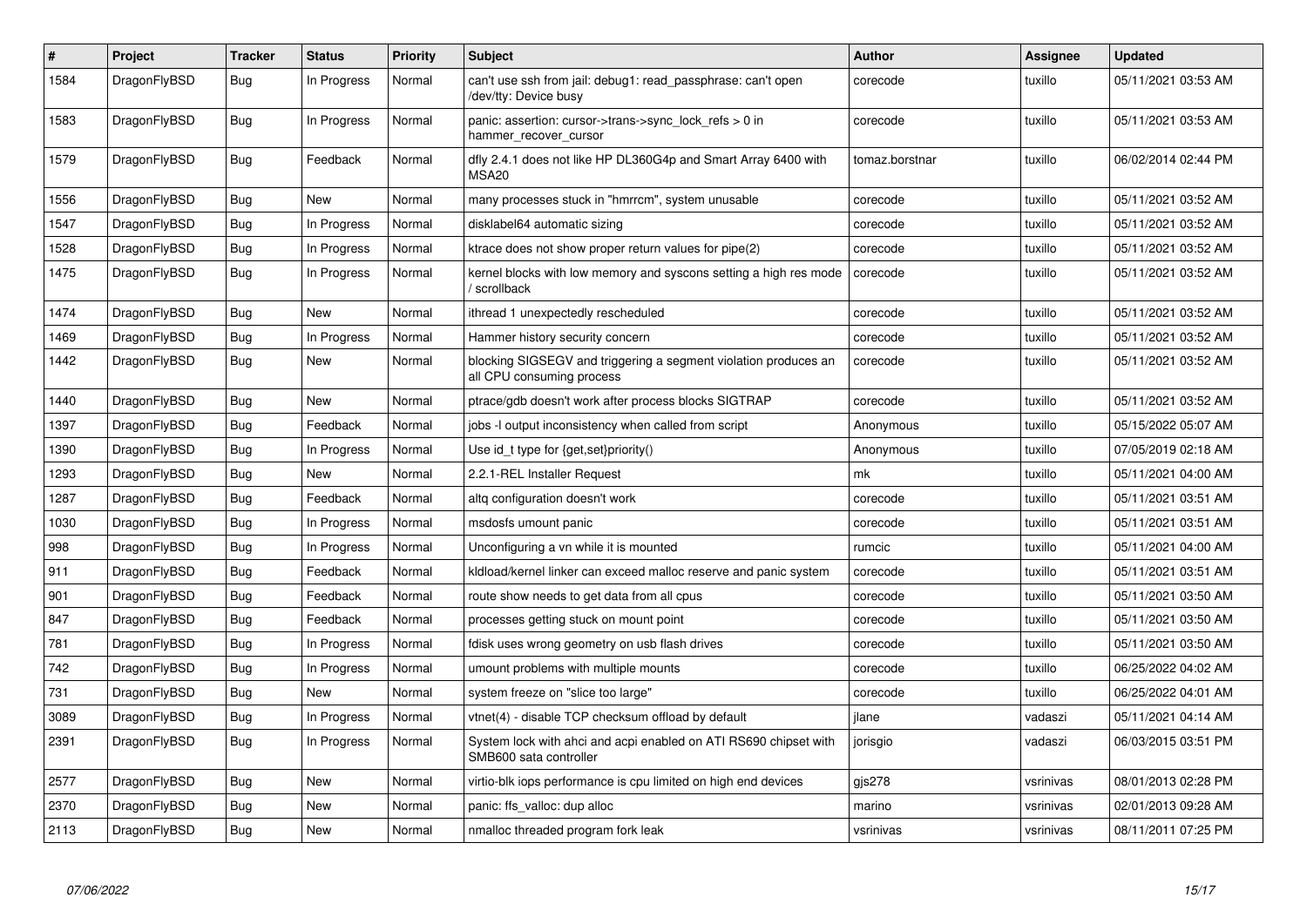| #    | Project      | Tracker    | <b>Status</b> | <b>Priority</b> | <b>Subject</b>                                                                                                                                              | <b>Author</b>     | Assignee  | <b>Updated</b>      |
|------|--------------|------------|---------------|-----------------|-------------------------------------------------------------------------------------------------------------------------------------------------------------|-------------------|-----------|---------------------|
| 3266 | DragonFlyBSD | <b>Bug</b> | New           | High            | Filesystems broken due to "KKASSERT(count &<br>TOK_COUNTMASK);"                                                                                             | tkusumi           |           | 03/15/2021 01:21 PM |
| 3240 | DragonFlyBSD | <b>Bug</b> | <b>New</b>    | High            | compile error because of openssl with /usr/dports/security/rhash for<br>mysgl 8 install                                                                     | <b>UlasSAYGIN</b> |           | 06/04/2020 08:05 AM |
| 3194 | DragonFlyBSD | <b>Bug</b> | New           | High            | Hammer kernel crash on mirror-stream of PFS after upgrade<br>(assertion "cursor->flags &<br>HAMMER_CURSOR_ITERATE_CHECK" failed in<br>hammer btree iterate) | Anonymous         |           | 06/29/2019 01:32 PM |
| 3129 | DragonFlyBSD | <b>Bug</b> | <b>New</b>    | High            | Kernel panic with 5.2.0 on A2SDi-4C-HLN4F                                                                                                                   | stateless         |           | 04/24/2018 12:50 AM |
| 3124 | DragonFlyBSD | <b>Bug</b> | New           | High            | DragonFlyBSD 5.0.2 with Hammer2 with UEFI install doesn't boot                                                                                              | wiesl             |           | 06/18/2019 05:07 AM |
| 3111 | DragonFlyBSD | Bug        | In Progress   | High            | Mouse lags every second heavily under X11                                                                                                                   | mneumann          |           | 12/12/2017 09:46 PM |
| 2930 | DragonFlyBSD | Bug        | <b>New</b>    | High            | 'objcache' causes panic during 'nfs readdir'                                                                                                                | tofergus          |           | 07/26/2016 01:09 PM |
| 2915 | DragonFlyBSD | <b>Bug</b> | <b>New</b>    | High            | Hammer mirror-copy problem                                                                                                                                  | t dfbsd           |           | 08/25/2016 05:28 AM |
| 2736 | DragonFlyBSD | <b>Bug</b> | <b>New</b>    | High            | kernel panics on acpi timer probe function                                                                                                                  | cnb               |           | 05/11/2021 03:55 AM |
| 2657 | DragonFlyBSD | <b>Bug</b> | <b>New</b>    | High            | Needs acl to migrate our servers                                                                                                                            | ferney            |           | 03/31/2014 11:37 AM |
| 2638 | DragonFlyBSD | Bug        | Feedback      | High            | Fix machdep.pmap_mmu_optimize                                                                                                                               | tuxillo           |           | 05/11/2021 04:07 AM |
| 2547 | DragonFlyBSD | Bug        | <b>New</b>    | High            | crashed while doing a dry run of pkg rolling-replace                                                                                                        | phma              |           | 04/18/2013 10:40 PM |
| 2495 | DragonFlyBSD | Bug        | <b>New</b>    | High            | DFBSD v3.3.0.960.g553fe7 - ocnt != 0" failed in<br>prop_object_release                                                                                      | tuxillo           |           | 05/31/2022 04:08 PM |
| 2421 | DragonFlyBSD | <b>Bug</b> | <b>New</b>    | High            | Kernel panic: vm_fault: page 0xc0f70000 not busy!                                                                                                           | lentferj          |           | 10/03/2012 08:16 AM |
| 2396 | DragonFlyBSD | <b>Bug</b> | Feedback      | High            | Latest 3.1 development version core dumps while destroying master<br><b>PFS</b>                                                                             | sgeorge           |           | 01/23/2013 04:10 PM |
| 2347 | DragonFlyBSD | Bug        | Feedback      | High            | Hammer PFSes destroy does not give back full space allocated to<br><b>PFS</b>                                                                               | sgeorge           |           | 07/19/2012 01:11 AM |
| 2296 | DragonFlyBSD | <b>Bug</b> | In Progress   | High            | panic: assertion "m->wire count > 0" failed                                                                                                                 | thomas.nikolajsen |           | 08/30/2012 06:09 AM |
| 2140 | DragonFlyBSD | Bug        | <b>New</b>    | High            | hammer io delallocate panic with 'duplicate entry' message                                                                                                  | ttw               |           | 10/07/2011 12:22 PM |
| 2117 | DragonFlyBSD | <b>Bug</b> | <b>New</b>    | High            | ACPI and/or bce(4) problem with 2.11.0.673.g0d557 on HP DL380<br>G6                                                                                         | pauska            |           | 08/22/2011 10:15 AM |
| 2071 | DragonFlyBSD | Bug        | <b>New</b>    | High            | Panic on assertion: (int)(flg->seq - seq) > 0 in hammer flusher flush<br>after inode error                                                                  | vsrinivas         |           | 06/12/2011 07:59 AM |
| 1920 | DragonFlyBSD | <b>Bug</b> | <b>New</b>    | High            | system hangs                                                                                                                                                | zhtw              |           | 11/22/2010 08:59 AM |
| 1185 | DragonFlyBSD | <b>Bug</b> | <b>New</b>    | High            | need a tool to merge changes into /etc                                                                                                                      | wa1ter            |           | 02/18/2014 06:02 AM |
| 884  | DragonFlyBSD | Bug        | In Progress   | High            | Performance/memory problems under filesystem IO load                                                                                                        | hasso             |           | 05/11/2021 03:50 AM |
| 1831 | DragonFlyBSD | Bug        | Feedback      | High            | HAMMER "malloc limit exceeded" panic                                                                                                                        | eocallaghan       | dillon    | 06/04/2022 04:38 AM |
| 2870 | DragonFlyBSD | <b>Bug</b> | <b>New</b>    | High            | Broken text and icons when glamor acceleration is used                                                                                                      | 375gnu            | ftigeot   | 01/31/2016 12:13 AM |
| 2825 | DragonFlyBSD | <b>Bug</b> | <b>New</b>    | High            | 3x dholient = hanging system (objoache exhausted)                                                                                                           | jaccovonb         | sepherosa | 05/11/2021 03:55 AM |